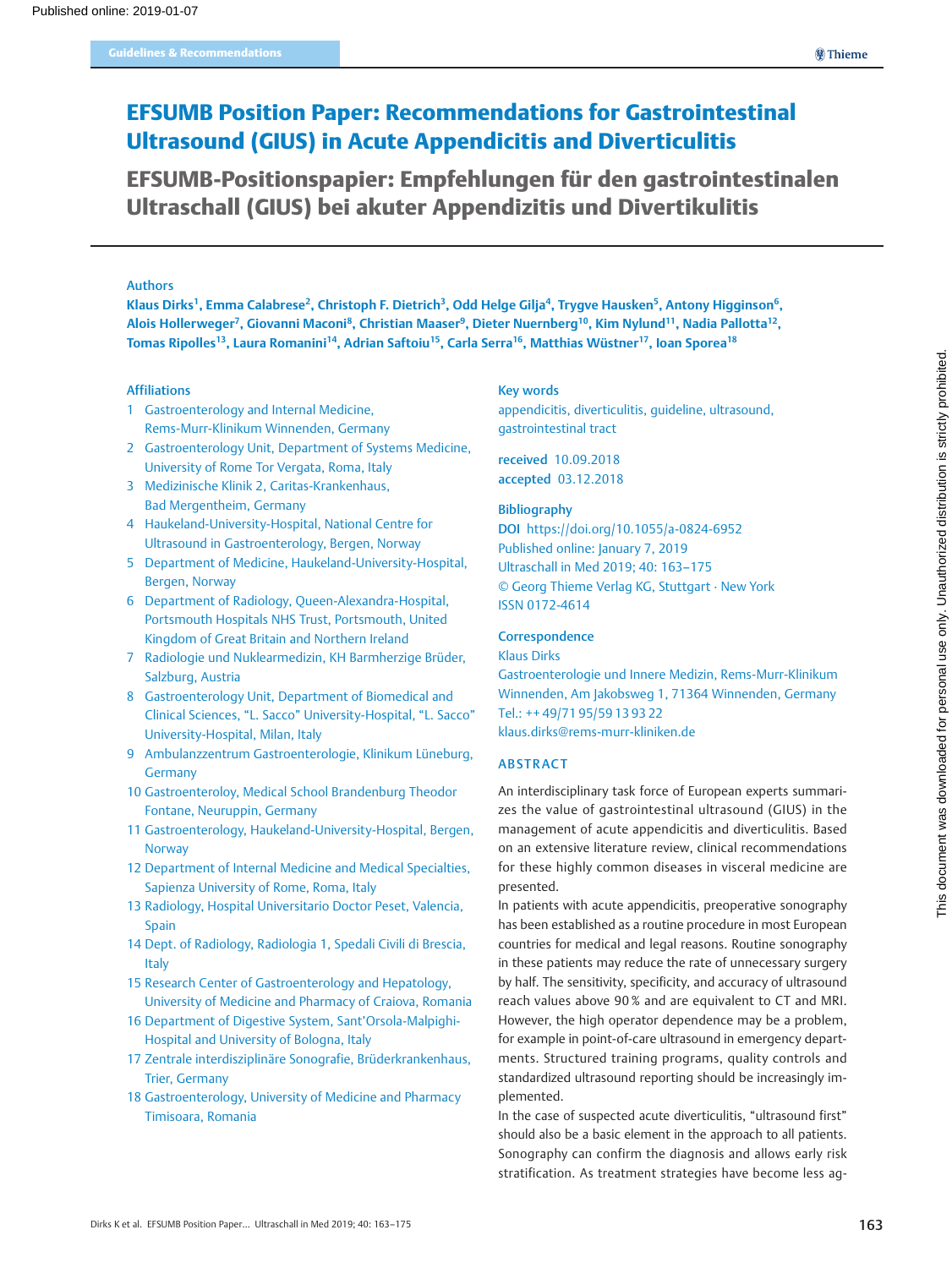gressive and more tailored to the stage of diverticulitis, accurate staging has become increasingly important. GIUS and CT have proven to have similar sensitivity and specificity. Especially in cases of uncomplicated diverticulitis, GIUS will be the one and only imaging procedure. CT may work as a backup and has particular advantages for diverticulitis located in the distal sigmoid, inflammation deep in the small pelvis and insufficient ultrasound scanning conditions. This step-up approach (ultrasound first and CT only in case of a negative or inconclusive ultrasound result) has proven to yield the best accuracy.

#### ZUSAMMENFASSUNG

Im Rahmen des EFSUMB-Leitlinienprojekts zum gastrointestinalen Ultraschall (GIUS) gibt eine interdisziplinäre Arbeitsgruppe von europäischen Experten einen Überblick zum Nutzen der Sonografie bei akuter Appendizitis und Divertikulitis. Basierend auf einer umfangreichen Literaturrecherche werden klinische Empfehlungen zu diesen häufigen Erkrankungen der Viszeral-Medizin vorgestellt.

Bei Patienten mit akuter Appendizitis haben medizinische und juristische Erwägungen die präoperative Sonografie heute als Routineverfahren in den meisten europäischen Ländern fest etabliert. Die Sonografie kann hier die Rate unnötiger Opera-

tion halbieren. Sensitivität, Spezifität und Genauigkeit des Ultraschalls erreichen Werte von über 90 % und entsprechen CT oder MRT. Eine hohe Untersucherabhängigkeit kann jedoch problematisch sein, beispielsweise beim bettseitigen Ultraschall in der Notaufnahme oder Praxis. Strukturierte Trainingsprogramme, Qualitätskontrollen und ein standardisierter Befundbericht sollten deshalb Einzug in den klinischen Alltag finden. Auch beim Verdacht auf eine akute Divertikulitis sollte die "ultrasound first"-Strategie Anwendung finden.

Die Sonografie kann die Diagnose einer Divertikulitis bestätigen und den Schweregrad abschätzen. Da heutige Therapiestrategien weniger aggressiv und mehr auf das Stadium der Divertikulitis zugeschnitten sind, ist eine genaue Einteilung des Schweregrads immer wichtiger geworden. GIUS und CT haben hier eine ähnliche Sensitivität und Spezifität. Gerade bei unkomplizierter Divertikulitis ist die Sonografie völlig ausreichend. Das CT kann als Backup dienen und hat Vorteile bei der Divertikulitis im distalen Sigma, bei einer Entzündung tief im kleinen Becken oder bei unzureichenden Untersuchungsbedingungen. Eine solche Stufendiagnostik (Ultraschall zuerst und CT nur im Falle eines negativen oder nicht eindeutigen Befundes) hat bei der Divertikulitis die höchste Genauigkeit bewiesen.

#### content

| 1.               | Introduction                                             |  |  |
|------------------|----------------------------------------------------------|--|--|
| $\overline{2}$ . | Acute appendicitis                                       |  |  |
| 2.1.             | Prevalence and clinical implication                      |  |  |
| 2.2.             | Examination technique                                    |  |  |
| 2.3.             | Sonography of uncomplicated appendicitis                 |  |  |
| 2.4.             | Sonography of complicated appendicitis                   |  |  |
| 2.5.             | Value of the different sonographic criteria              |  |  |
| 2.6.             | False negative results                                   |  |  |
| 2.7.             | False positive results                                   |  |  |
| 2.8.             | Comparison of US with others imaging methods             |  |  |
| 7.9.             | Diagnostic strategy                                      |  |  |
| 2.10.            | Education and quality management                         |  |  |
| $\overline{3}$ . | Acute diverticulitis                                     |  |  |
| 3.1.             | Prevalence and clinical spectrum of acute diverticulitis |  |  |
| 3.2.             | Examination technique                                    |  |  |
| 3.3.             | Classification of acute diverticulitis                   |  |  |
| 3.4.             | Sonography in uncomplicated diverticulitis               |  |  |
| 3.5.             | Sonography in complicated diverticulitis                 |  |  |
| 3.6.             | Unusual localizations of diverticulitis                  |  |  |
| 3.7.             | The role of US in the treatment of diverticular abcesses |  |  |
| 3.8.             | Comparison of GIUS with others imaging methods           |  |  |
| 3.9.             | Diagnostic strategy                                      |  |  |
| References       |                                                          |  |  |

# 1. Introduction

In 2014 the European Federation of Societies for Ultrasound in Medicine and Biology (EFSUMB) formed a Gastrointestinal Ultrasound (GIUS) task force group to promote the use of GIUS in a clinical setting. Altogether seven "Recommendations and Guidelines for Gastrointestinal Ultrasound (GIUS)" are planned. Guidelines for examination techniques and normal findings [1] and for inflammatory bowel diseases [2] marked the kick-off last year. This paper adds recommendations for acute appendicitis and diverticulitis as highly common diseases in visceral medicine.

A team of 18 European experts in Gastrointestinal Ultrasound from Gastroenterology, Radiology and Surgery created recommendations for the use of imaging, based on an extensive literature review until May 2018. These recommendations were refined and finally voted on in an online survey. The agreement/disagreement level was scored on a five-point Likert scale as follows: A+: agree; A–: rather agree; I: indecisive; D–: rather disagree; D+: disagree. All 21 statements had broad agreement of more than 80 % of the experts. The consensus levels of agreement are listed for each recommendation.

# 2. Acute appendicitis

## 2.1. Prevalence and clinical implication

Acute appendicitis is the most common surgical disease in Western countries, with a lifetime prevalence of 7 – 8 % [3, 4]. In 1986, Puylaert introduced graded compression ultrasound in the workup of suspected appendicitis [5]. Beside clinical examination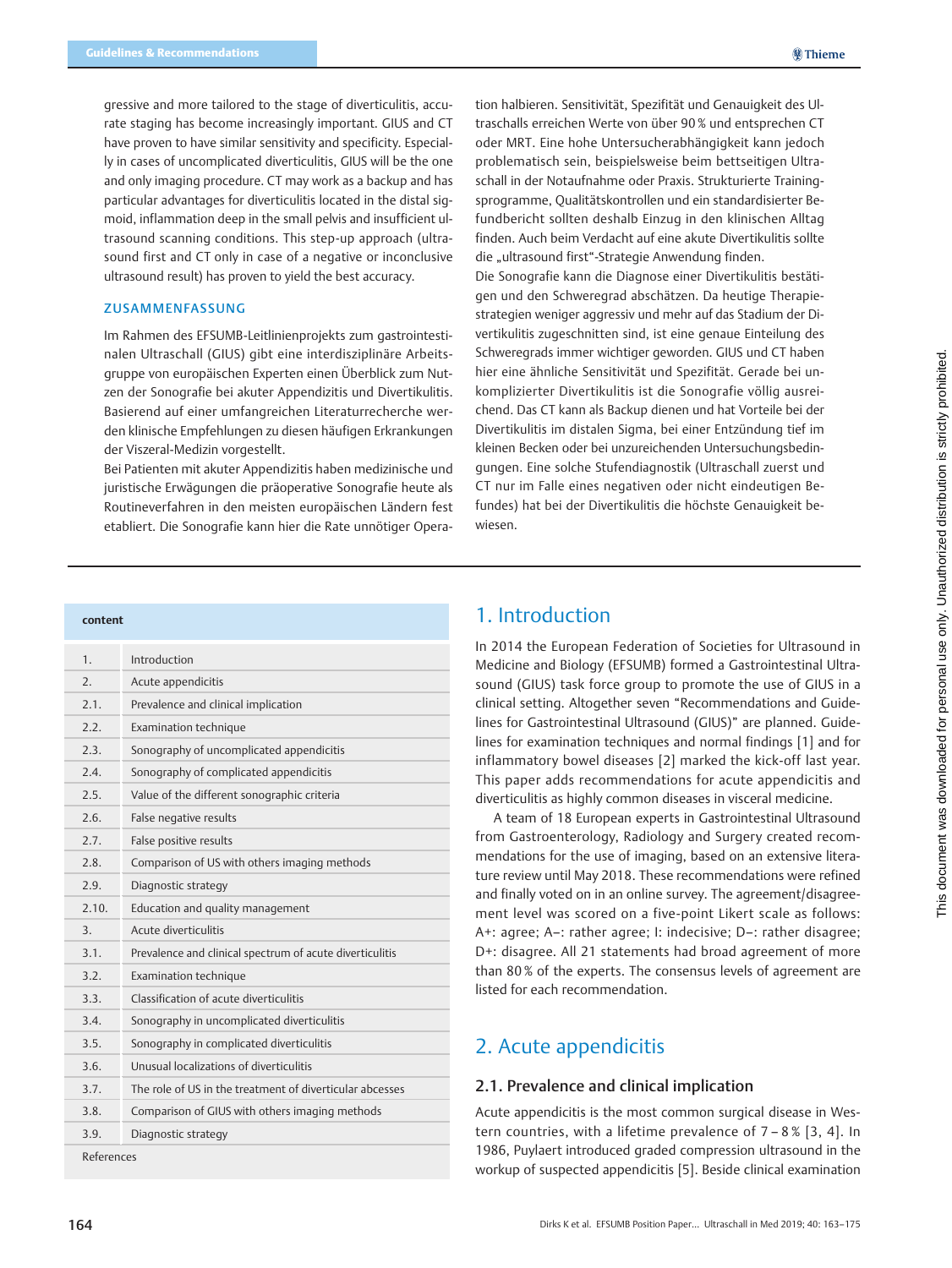and laboratory findings, imaging has become the third component in the assessment of patients with suspected appendicitis [6, 7]. The three main goals of the ultrasound examination are:

- Exclusion of an alternative abdominal disease.
- Confirmation of typical appendicitis or
- Ruling out of acute appendicitis, by proving a normal appendix over its entire length.

The routine use of ultrasound in suspected appendicitis halves the rate of negative appendectomies and reduces surgical complications and costs  $[6, 8 - 10]$ .

Recent studies evaluated antibiotic therapy as a possible alternative in selected cases of uncomplicated appendicitis. For this, appendicitis must be verified by imaging and complicated versus uncomplicated appendicitis should be distinguished [11 – 13].

### STATEMENT 1

The use of ultrasound imaging should be a routine procedure in every patient with suspected appendicitis. Consensus levels of agreement: A+ 16/18; A– 2/18

#### STATEMENT 2

Routine sonography in all patients with suspected appendicitis halves the rate of unnecessary surgery (negative laparotomy rate).

Consensus levels of agreement: A+ 14/18; A– 4/18

## 2.2. Examination technique

One way to detect an inflamed appendix is a simple search at the point of maximum tenderness [5]. An alternative way involves systematic localization of the ascending colon, the cecal pole, the terminal ileum and the origin of the appendix, 2 – 3 cm below the medial contour of the cecum [14, 15]. Examination is performed using the graded compression technique first described by Puylaert [5]. Gentle compression eliminates disturbing gas and reduces the distance to the pathologic process. Additions to this technique have been described, for example a left oblique body position in obese patients or an upward graded compression technique in children [16 – 19]. Ultrasound experience plays a role in the visualization of the appendix. Practical training in normal and pathological conditions is mandatory to enable adequate appendix evaluation.

## STATEMENT 3

The graded compression technique should be used for visualization of the appendix. Consensus levels of agreement: A+ 18/18

#### STATEMENT 4

Anatomical variations require a systematic examination technique for identification of the appendix. Consensus levels of agreement: A+ 17/18; A– 1/18

## 2.3. Sonography of uncomplicated appendicitis

Previously, acute appendicitis was diagnosed when a thickened vermiform appendix could be visualized at the point of maximum tenderness [5]. However, increasing experience and technical improvements have made it possible to demonstrate a normal appendix in more than half of adults and more than 70 % of children [20 – 22]. Beside maximum diameter, several additional criteria that help to distinguish between an inflamed and a normal appendix have been established. These criteria are the same for children and adults [23].

#### Primary signs of acute appendicitis

- 1. Maximum outer diameter of more than 6 mm [14, 17, 24 30]. A diameter between 6 – 8 mm indicates an equivocal zone of uncertainty [27, 31, 32].
- 2. Maximal tenderness over the thickened appendix [5, 15, 29, 33, 34].
- 3. Incompressibility of the inflamed appendix [14, 17, 24, 25, 28 – 30, 35].
- 4. (Large) appendicoliths [14, 25, 26, 28, 29, 36].
- 5. Hypervascularity in color Doppler in uncomplicated cases [14, 29, 37, 38].
- 6. Loss of stratification in gangrenous appendicitis [25, 29, 30, 36].

## Secondary signs of acute appendicitis (in the surroundings)

- 1. Hyperechoic periappendiceal tissue [14, 15, 17, 24, 25, 29, 30, 34, 39].
- 2. Complex fluid collection (pericecal abscess) [14, 15, 17, 25, 29, 39].
- 3. Mesenteric lymphadenopathy [14, 15, 25, 40, 41].
- 4. Periappendiceal fluid [14, 15, 25].

#### 2.4. Sonography of complicated appendicitis

Complicated appendicitis includes gangrenous appendicitis (focal or complete necrosis of the wall) as well as perforation (inducing abscess, regional peritonitis and general peritonitis). Confirmation of these complications has consequences for treatment and usually rules out conservative treatment [13, 42, 43]. There is a continuous transition from severe uncomplicated (phlegmonous) to gangrenous appendicitis.

The loss of the normally echogenic submucosal layer seems to be the best independent indicator of gangrenous appendicitis [11]. Other indicators of necrosis may be the lack of vascularization on color Doppler or an appendiceal wall enhancement defect, but these have not been sufficiently investigated [44, 45].

Signs of (sealed) perforation are extraluminal gas, localized collections of periappendiceal fluid, extraluminal appendicoliths and abscess [14, 15, 24, 25, 39].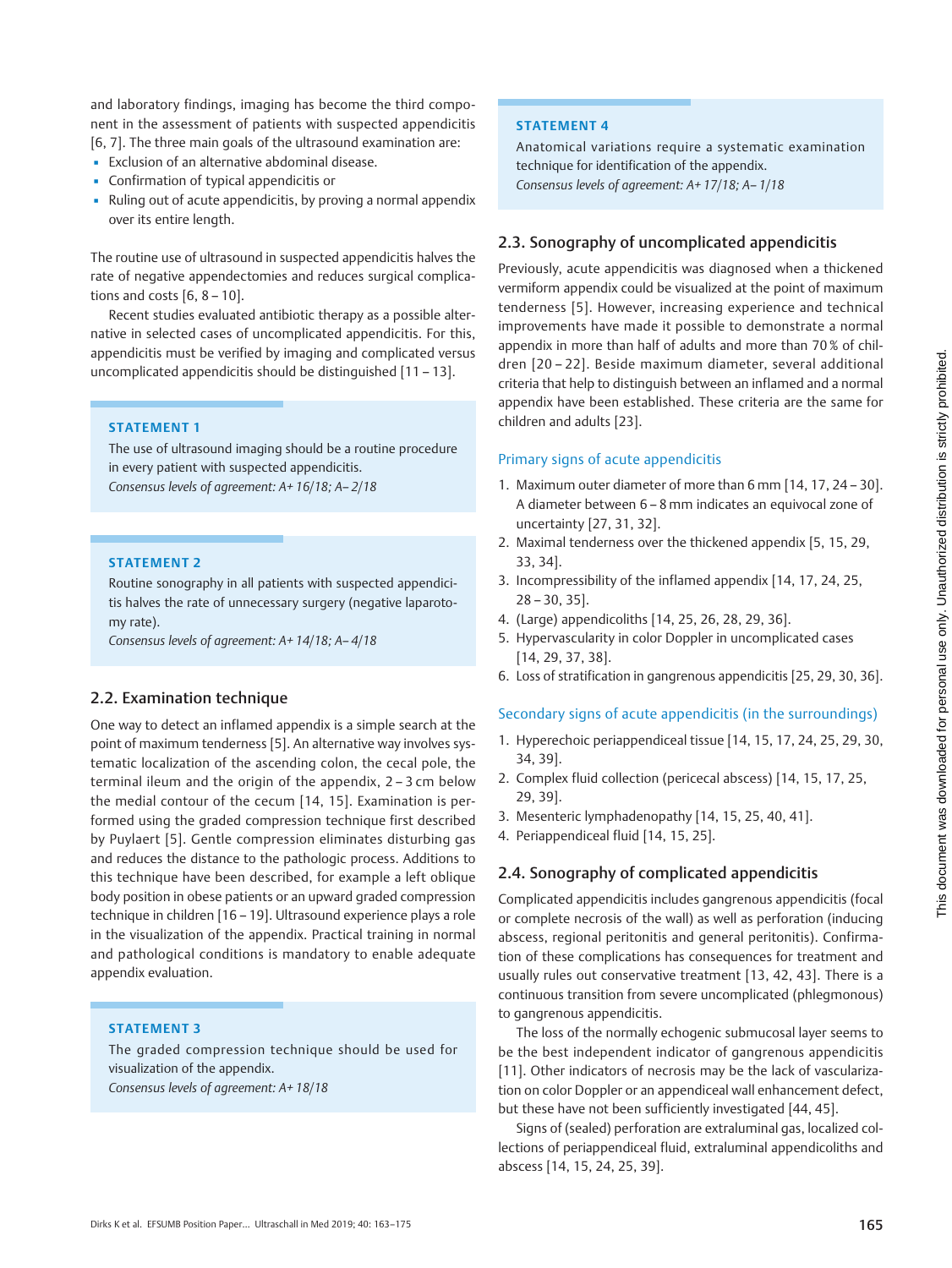To distinguish non-complicated from complicated appendicitis, scoring systems based on clinical and imaging features have been suggested [13, 44 – 46]. However, they must still be confirmed in larger studies. Other features like intraluminal appendicoliths do not implicate complicated appendicitis, but are associated with perforation and recurrence under antibiotic therapy [42, 47, 48].

# 2.5. Value of the various sonographic criteria

In routine clinical examination, only the combination of as many different criteria as possible guarantees the best results in the validation or ruling out of acute appendicitis [14, 15, 24, 25, 29, 30, 33, 34, 39]. The three most important criteria in the confirmation of acute appendicitis are:

- 1. max. diameter of appendix > 6 mm
- 2. maximum pain over the appendix
- 3. hyperechoic periappendiceal tissue

Free fluid, mesenteric lymphadenopathy and vascularity of the appendiceal wall on color Doppler are nonspecific signs and can be found in many other situations [14, 15, 25]. Definite exclusion of appendicitis requires visualization of the normal appendix in its entire length [29].

#### STATEMENT 5

A thickened appendix at the point of maximum tenderness and hyperechoic periappendiceal tissue are the most important signs of appendicitis.

Consensus levels of agreement: A+ 15/17; A– 2/17

# 2.6. False-negative results

Non-visualization of the appendix is a problem and does not rule out acute appendicitis. The most important reason for false-negative results is inexperience in GIUS and the examination technique. In this case, an intensive search for indirect signs of appendicitis should be performed as a first step [49 – 51].

However, some situations are challenging even for experienced investigators: in particular when the appendix has a retrocecal or pelvic position or in very obese patients [33, 52 – 54]. In these cases, adequate compression, scanning in a left lateral decubitus position of the patient and use of a convex probe may be essential to visualize the appendix [17, 52, 53]. Focal appendicitis confined to the tip has a frequency of about 5 % and is another factor in misdiagnosis [25, 37]. Therefore, demonstration of the entire length of the appendix is important [15, 25, 37].

Gas in the appendiceal wall in cases of gangrenous appendicitis may be misinterpreted as a gas-containing bowel loop [15, 55]. A perforated and completely destructed appendix in an abscess is another rare cause of a false-negative result.

#### STATEMENT 6

Adequate training is a precondition for sonographic diagnosis of acute appendicitis.

Consensus levels of agreement: A+ 18/18

#### STATEMENT 7

Atypical positions of the appendix are the most frequent cause of false-negative results. Consensus levels of agreement: A+ 12/18; A– 4/18; I 2/18

## 2.7. False-positive results

Soon after introducing ultrasound as a preoperative tool, cases of "spontaneously resolving appendicitis" were observed [56, 57]. Recent research confirms mild forms of appendicitis, which resolve spontaneously or under antibiotic therapy [4, 58, 59]. Strictly speaking they are not false-positive, but rather mild courses that probably would not require surgery.

Several other pitfalls can lead to a false-positive US diagnosis of acute appendicitis:

- 1. Incorrect classification of the terminal ileum as an inflamed appendix [15, 60 – 64].
- 2. Other tubular structures in the right lower abdomen simulating an inflamed appendix:
	- e. g. Meckel's diverticulitis
	- right-sided colonic diverticulitis
	- dilated Fallopian tube
	- gonadal vein thrombosis
	- $\blacksquare$  muscle fibers of psoas [15, 61, 62, 64]
- 3. Appendiceal thickening can also be produced by other conditions [65 – 71]:

a) Primary appendiceal thickening

- Crohn's disease: appendicular involvement is relatively frequent (20 – 25 %) [65 – 67]
- infectious enterocolitis
- cecal carcinoma [61, 66, 68]
- appendiceal tumors such as cystadenoma, mucocele or carcinoid [61, 66, 69]
- b) Secondary thickening (periappendicitis in case of peritonitis)

## STATEMENT 8

Systematic search for signs that suggest differential diagnoses of appendicitis should be implemented. Consensus levels of agreement: A+ 17/18; A– 1/18

# 2.8. Comparison of US with others imaging methods

The diagnostic accuracy of high-end ultrasound in suspected appendicitis has clearly improved over the last decades. Meanwhile the sensitivity, specificity, and accuracy of ultrasound have reached values above 90 % and are equivalent to CT or MRI [72 – 78].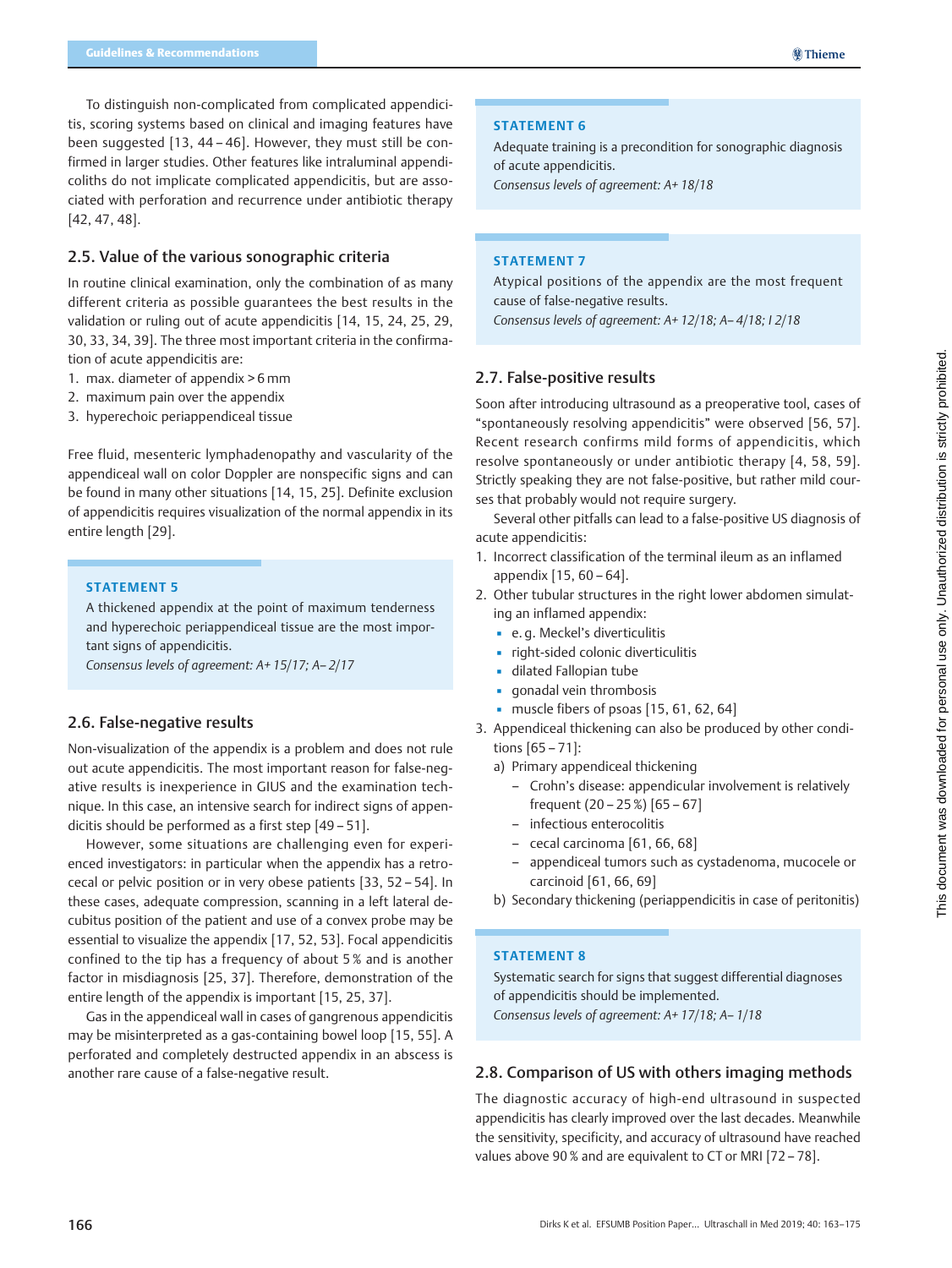▶ Table 1 Based on clinical assessment, laboratory results, and possibly scoring results, three scenarios are common in the daily routine.

| risk of appendicitis | Alvarado or AIR<br>points | impact of sonography                                                                                                                                              |
|----------------------|---------------------------|-------------------------------------------------------------------------------------------------------------------------------------------------------------------|
| low                  | $0 - 4$                   | visualization of the normal appendix in its full length definitively rules out appendicitis<br>complete ultrasound is helpful in finding an alternative diagnosis |
|                      |                           |                                                                                                                                                                   |
| intermediate         | $5 - 8$                   | validation of an inflamed appendix confirms the need for surgery                                                                                                  |
|                      |                           | if the diagnosis remains unclear, complementary CT, MRI or serial ultrasound performed by an<br>experienced operator may be helpful                               |
| high                 | > 8                       | confirmation of acute appendicitis                                                                                                                                |
|                      |                           | diagnosis of complications, e. q. abscess                                                                                                                         |

However, ultrasound is a highly operator-dependent tool, and its sensitivity fluctuates greatly in the case of inexperienced operators or inadequate equipment. Institutions using US regularly have a higher sensitivity, and the sensitivity increases with an increased rate of visualization of the appendix [79 – 81]. In addition, patient characteristics (e. g. obesity) may influence the sensitivity of US [82].

Point-of-care ultrasonography (POCUS) is increasingly performed by emergency physicians to diagnose acute appendicitis and is available around the clock. If adequate equipment and training are provided, the results will reach accuracy nearly equal to that of ultrasound performed by radiologists, gastroenterologists and pediatricians [83 – 86].

Ultrasound for suspected appendicitis may be challenging among pregnant women: if the appendix can be visualized, the specificity of US is good. In equivocal cases, MRI has a higher sensitivity and is considered the method of choice in pregnant women [85, 87].

### STATEMENT 9

In the hands of well-trained operators and with adequate equipment, the sensitivity and specificity of ultrasound in acute appendicitis are similar to CT and MRI. Consensus levels of agreement: A+ 15/18; A– 2/18; I 1/18

## 2.9. Diagnostic strategy

Preoperative imaging has become routine in the workup of suspected appendicitis for both medical and legal reasons. Ultrasound is available in almost every emergency department as a point-of-care procedure 24/7 hours without delay. It is cheap, noninvasive and without ionizing radiation [88].

Based on this data, an "ultrasound first and always" strategy has proved to be reasonable in both children and adults [89 – 93]. Primary ultrasound supports the ALARA principle (radiation as low as reasonably achievable), thereby avoiding radiation exposure, especially in children and women of childbearing age [94, 95]. Consistent use of ultrasound in right lower quadrant pain can reduce the need for additional CT or MRI imaging to a small fraction [76, 96 – 99]. Cases of inconclusive ultrasonography

should lead to clinical reassessment. A second ultrasound after an observation period [100, 101] or a complementary MRI or CT examination should be considered.

Diagnostic scoring systems are recommended in some guidelines as a part of a diagnostic algorithm for suspected appendicitis [87, 102]. There are several competing scores [e. g. the Alvarado Score, Pediatric Appendicitis Score (PAS), and Appendicitis Inflammatory Response score (AIR)] but these do not always perform satisfactorily. Even the cut-off values are not clear. Scores may be used for roughly estimating the likelihood, but not for proving appendicitis [103 – 105]. In accordance with the Dutch guidelines [92], we recommend routine use of ultrasound in all cases of suspected appendicitis and do not consider the use of scoring groups obligatory (▶ Table 1).

#### STATEMENT 10

In any case of suspected appendicitis, an "ultrasound first" strategy should be used in both children and adults. Consensus levels of agreement: A+ 18/18

## STATEMENT 11

Complementary CT or MRI should be limited to inconclusive findings and difficult conditions, e. g. in very obese patients or in pregnant women (MRI).

Consensus levels of agreement: A+ 14/18; A– 3/18; I 2/18; D– 1/18

## 2.10. Education and quality management

In more cases than in other imaging modalities, GIUS depends on individual skills and adequate ultrasound equipment. So-called "non-diagnostic ultrasound" represents a problem especially among less experienced operators. Non-diagnostic ultrasound is caused either by borderline results (e. g. borderline thickening of the appendix to 7 mm) or if the appendix could not be visualized. Non-visualization should be minimized by training and ultrasound experience [106, 107]. If the appendix cannot be visualized, the report should include information as to whether secondary findings in the right lower abdomen were present or not [108].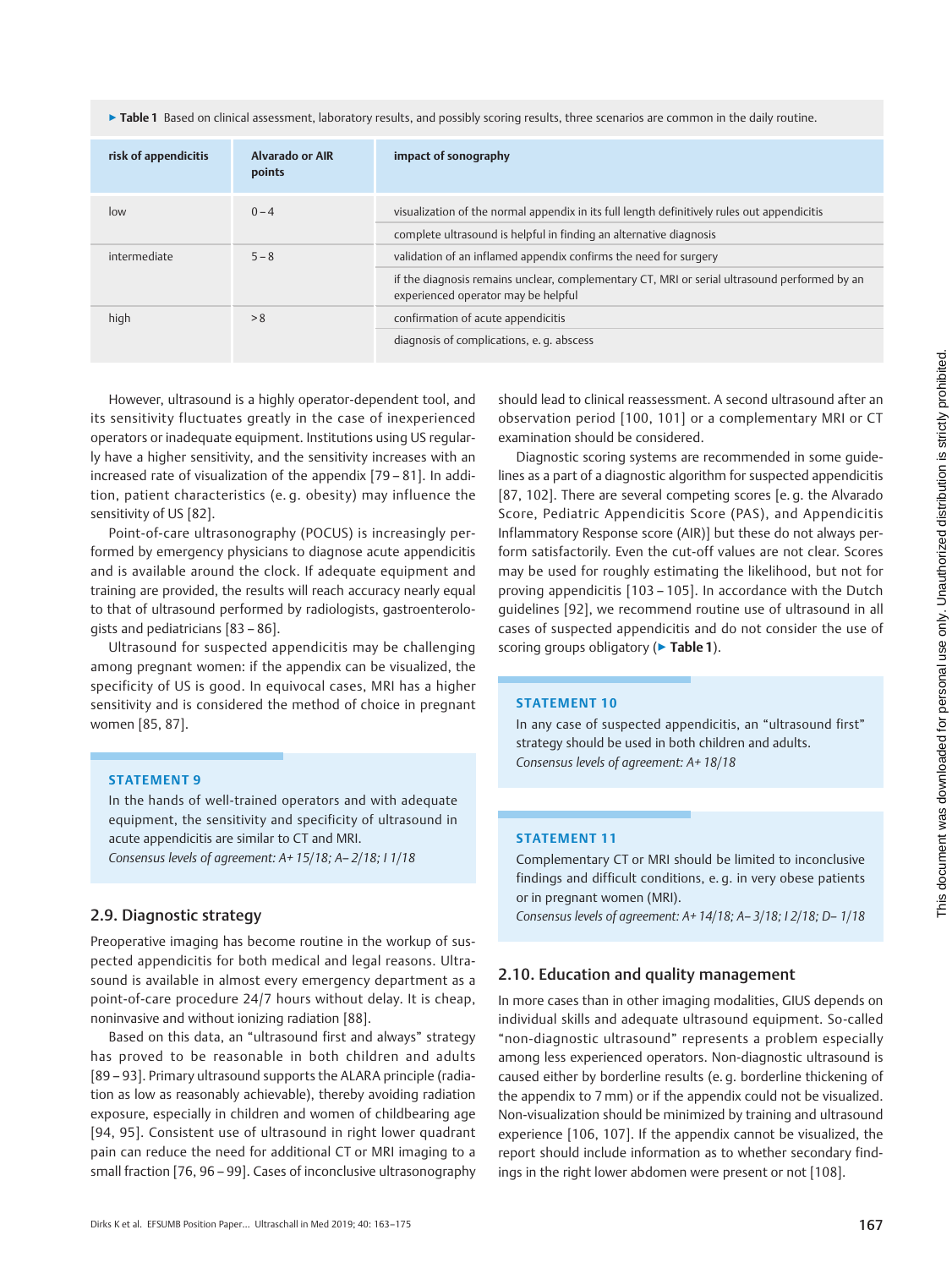Visualization of the appendix and especially the search for secondary sonographic features can be taught even to less experienced investigators [83, 109 – 112]. A structured training program, the use of standardized ultrasound reporting templates and regular feedback enhance the accuracy of ultrasound and dramatically reduce the number of non-diagnostic ultrasound scans [8, 77, 108, 113 – 118]. In this way, the use of CT for patients with an equivocal ultrasound result, costs and admission for observation can be reduced [114].

#### STATEMENT 12

Structured training programs, quality controls and the use of standardized ultrasound reporting templates should be integrated in the training of emergency physicians for point-ofcare ultrasound (POCUS) in appendicitis. Consensus levels of agreement: A+ 17/18; D+ 1/18

# 3. Acute diverticulitis

## 3.1. Prevalence and clinical spectrum of acute diverticulitis

Colonic diverticula are a common condition, especially in elderly people in Western populations. Complications such as diverticulitis and diverticular bleeding are a frequent cause of hospital admission [119]. Acute diverticulitis occurs in approximately 5 % of people with diverticula, sometimes in recurrent episodes [120, 121]. The incidence of acute diverticulitis seems to have increased during the last years, especially in young and obese subjects [119].

For many years the diagnosis of acute diverticulitis was made clinically, by the triad of left-sided abdominal pain, fever and laboratory markers of inflammation. However, systematic evaluation revealed a high rate of incorrect diagnosis [122, 123], and additional imaging was recommended in cases of suspected diverticulitis [124 – 128]. Furthermore, imaging procedures enable us to differentiate uncomplicated from complicated diverticulitis. Roughly, 15 % of patients have complicated disease, defined as an abscess, perforation, fistula, or stenosis [124].

## STATEMENT 1

Ultrasound imaging should be a routine procedure in all patients with suspected diverticulitis. Consensus levels of agreement: A+ 17/18; I 1/18

#### STATEMENT 2

Sonography can confirm the diagnosis of acute diverticulitis and allows early risk stratification. Consensus levels of agreement: A+ 16/18; A– 1/18; I 1/18

**@Thieme** 

| • Table 2 Classification of Diverticular Disease (CDD) 2014. |                                                                                                                             |  |  |  |
|--------------------------------------------------------------|-----------------------------------------------------------------------------------------------------------------------------|--|--|--|
| type 0                                                       | asymptomatic diverticulosis                                                                                                 |  |  |  |
| type 1                                                       | acute uncomplicated diverticulitis<br>• 1a: without phlegmonous reaction<br>• 1b: phlegmonous reaction (colon/surroundings) |  |  |  |
| type 2                                                       | acute complicated diverticulitis<br>• 2a Microabscess (< 1 cm)<br>$\Box$ 2b Macroabscess<br>• 2c Free perforation           |  |  |  |
| type 3                                                       | chronic diverticular disease                                                                                                |  |  |  |
| type 4                                                       | diverticular bleeding                                                                                                       |  |  |  |

## 3.2. Examination technique

The scanning techniques for evaluating the colon are described in detail in part 1 of the EFSUMB recommendations for GIUS [1] and in the WFUMB position papers [117, 118]. The graded compression technique is used as described in appendicitis. The easiest way to start your search is at the point of maximum tenderness pointed out by the patient [129, 130]. Alternatively, the sigmoid colon could be localized ventral to the left iliac artery in a cross section and from there be tracked distally and orally to the descending colon. Particularly, for the lower sigmoid, a moderately filled urinary bladder may be beneficial.

## 3.3. Classification of acute diverticulitis

Various classifications of acute and chronic diverticulitis have been published and modified during the last 55 years [128, 131]. The first of these classifications was based on clinical and surgical findings [132]. In 1978, Hinchey's original classification [133] divided complicated diverticulitis into four stages (from local abscess to generalized fecal peritonitis). Hinchey's classification was refined and amended several times and, until today, in various modifications, it remains the basis of most classifications.

Most of the current classifications are based on CT findings [134], but, to this day, not even the use of intravenous or rectal contrast agents is standardized. Ultrasound as a "point-of-care" method that is available in almost every emergency department proved to be able to confirm and classify acute diverticulitis as well [130, 135, 136].

In 2014, the German Society of Gastroenterology (DGVS) and the Society of Visceral Surgery (DGAV) agreed on another classification as part of the new German S2k guidelines: Classification of Diverticular Disease (CDD) [125]. This classification is not linked to a specific diagnostic preference, such as CT versus ultrasonography [137, 138]. However, all guidelines distinguish between uncomplicated and complicated diverticulitis. Complications are generally defined as abscess, perforation, fistula or stenosis [128] (▶ Table 2).

#### 3.4. Sonography in uncomplicated diverticulitis

Uninflamed colonic diverticula can be detected as outpouchings of the colonic wall, often containing gaseous feces or fecaliths, sometimes associated with acoustic shadowing [136, 139, 140].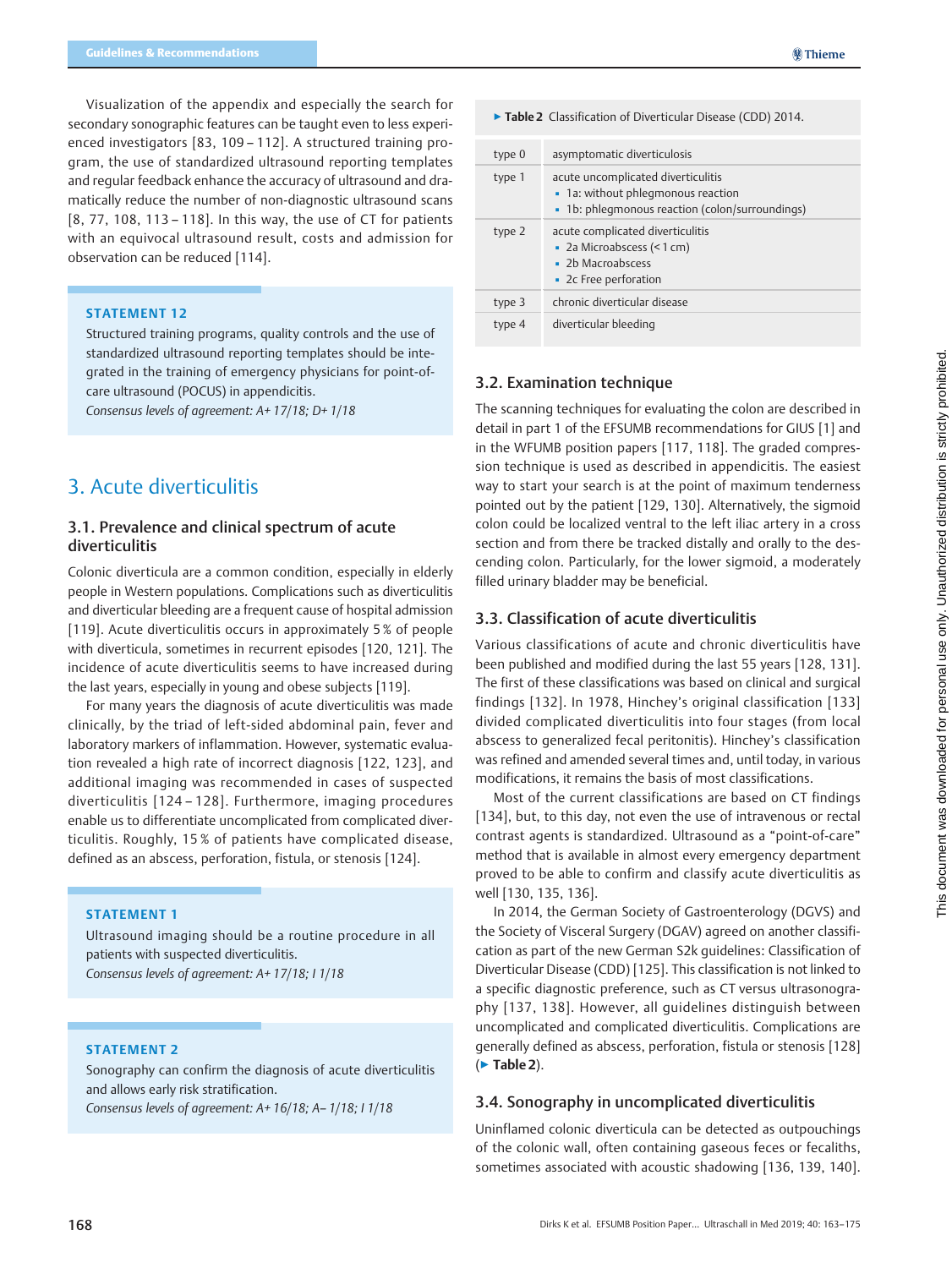Particularly, sigmoid colon diverticulosis may be associated with slight thickening of the muscularis propria (the outer hypoechoic layer), caused by a hypertrophied circular smooth muscle.

The following three criteria allow the sonographic diagnosis of acute diverticulitis [130, 136, 139, 141]:

- 1. Short segmental colonic wall thickening (> 5 mm).
- 2. Demonstration of the inflamed diverticulum in the wall-thickened area (in contrast to normal diverticula, they are often hypoechoic and are surrounded by hyperechoic fatty tissue).
- 3. Pericolic tissue changes (non-compressible, hyperechoic).

All three signs correlate very well with the point of maximum tenderness and can be evoked by the graded compression, with the ultrasound transducer (dynamic examination).

These criteria have been confirmed by prospective studies and two meta-analyses, providing high diagnostic accuracy, with a sensitivity and positive predictive value above 90 % [7, 135, 142 – 145]. The diagnostic accuracy remains slightly inferior to that of CT scan, particularly in obese patients and in deeply seated lesions in the pelvis. In contrast to the United States, sonography is used as the first-line imaging modality in some European countries and most developing countries [125, 137, 146 – 149]. A stepup strategy with US as the first-line method followed by CT whenever US is inconclusive or unreliable seems to represent the most effective approach [150].

## STATEMENT 3

GIUS accurately assesses acute diverticulitis by detecting short segmental colonic wall thickening (> 5 mm), an inflamed diverticulum and pericolic tissue changes. Consensus levels of agreement: A+ 15/17; A– 2/17

#### STATEMENT 4

GIUS should be the first-line diagnostic procedure followed by additional CT scan only in the case of inconclusive sonographic findings.

Consensus levels of agreement: A+ 13/18; A– 2/18; D– 2/18; D+ 1/18

# 3.5. Sonography in complicated diverticulitis

In cases of severe diverticulitis, greater thickening of the colonic wall and increasing paracolic tissue changes can be found. The typical complications of acute diverticulitis include abscess formation, fistulas, perforation and stenosis (CDD type 2).

The US morphology of diverticular abscesses varies widely: they usually appear as hypoechoic fluid collections, sometimes containing echogenic debris and gas bubbles. Hyperechoic, gascontaining abscesses are sometimes difficult to differentiate from bowel loops [151]. In unclear cases with a suspected abscess deep in the pelvis or a gas-containing abscess, additional CT should be performed.

Contrast-enhanced ultrasound (CEUS) is an accurate method for differentiating between intra-abdominal phlegmon and abscess, which both may manifest as hypoechoic masses [152]. CEUS may help to better define the size of the fluid collections and guide sonographic intervention.

Fistulas may present as hypoechoic bands with or without central gas bubbles. Fistulas can involve an adjacent bowel loop, the bladder, or the uterus [140]. Gas in the urinary bladder is an indirect sign of a sigmoid-vesical fistula.

The typical signs of perforation are gas bubbles outside the bowel loops. Contained perforations, fistulas and abscesses are characterized by air bubbles in the mesenterium or in an echo-poor fluid collection. Free peritoneal air or air bubbles in the retroperitoneal space, indicate free or retroperitoneal perforation [137, 153].

#### STATEMENT 5

CEUS can be used in cases of acute diverticulitis to differentiate between periintestinal phlegmon and abscess. Consensus levels of agreement: A+ 18/18

# 3.6. Unusual locations of diverticulitis

Right-sided diverticulitis tends to occur in younger patients and is more frequent in the Far East. The sonographic signs are identical to those of left-sided diverticulitis and ultrasound usually allows differentiation from acute appendicitis [40, 154].

The lower sigmoid colon may be difficult to assess by transabdominal ultrasound and represents a blind spot of GIUS. Especially if the bladder is empty, lower diverticulitis in the deep pelvic region cannot be ruled out by ultrasound. As an alternative to CT or MRI imaging, additional transvaginal or transrectal ultrasound can be used [155, 156] but its use is not widespread.

# 3.7. The role of US in the treatment of diverticular abscesses

GIUS is a versatile tool for diagnosing paracolic abscesses in complicated diverticulitis. In some special cases, such as distant mesenteric or deep pelvic abscesses, CT has definite advantages for detection. For estimation of the real extension, CEUS may be helpful before intervention [152, 157 – 159]. Microabscesses (CDD 2a) and other small abscesses (up to 3 cm) can be treated successfully with antibiotics alone [125, 146, 149, 160 – 162]. For large abscesses (> 3 cm) percutaneous drainage combined with antibiotics is the first choice and can significantly reduce the risk of death compared to patients undergoing acute surgery [160]. In borderline abscess, single puncture (or repeated puncture) with aspiration may be sufficient, while drainage with small catheters (7 – 10 Ch) is more effective in larger abscesses [163 – 165]. Percutaneous drainage can be performed with ultrasound or CT guidance. If visible by sonography and technically feasible, ultrasound guidance allows real-time control of the puncture [158]. Drains are flushed several times daily and may be removed after imaging control when purulent production has ceased [149]. Injecting an ultrasound contrast agent (SonoVue, some drops diluted in saline) into the cavity through a needle or catheter can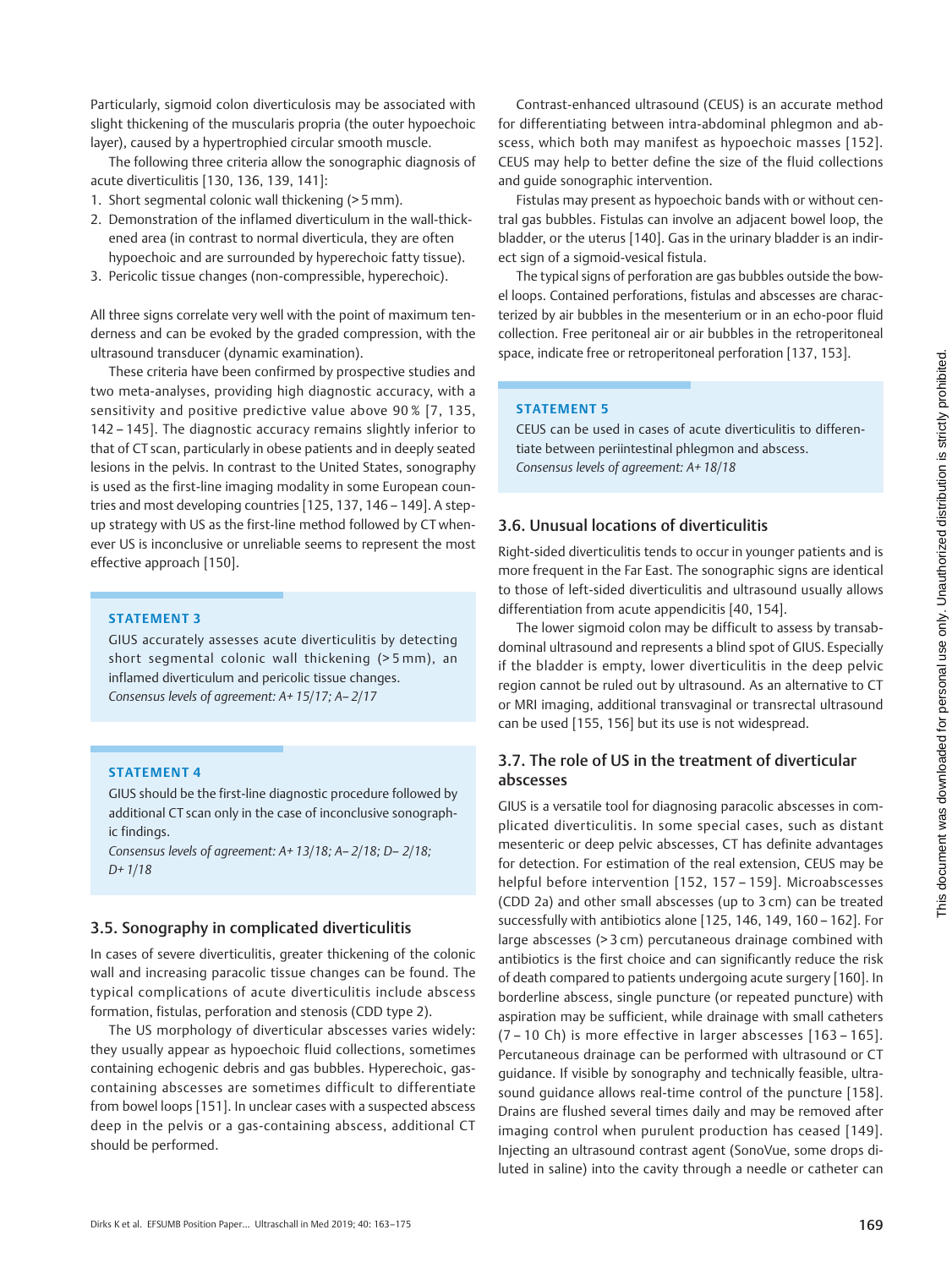prove communication with the bowel lumen or display complex abscess systems [159, 166].

#### STATEMENT 6

Ultrasound-guided puncture/drainage is the first-line option in the therapy of abscesses larger than 3 cm. Consensus levels of agreement: A+ 13/17; A– 3/17; D– 1/17

#### STATEMENT 7

Drainage of diverticular abscesses using the trocar technique (single step) is easy to perform and is usually successful. Consensus levels of agreement: A+ 16/17; A– 1/17

## STATEMENT 8

CEUS before intervention may be helpful to demonstrate the real extension of the abscess.

Consensus levels of agreement: A+ 14/18; A– 1/18; I 2/18; D– 1/18

# 3.8. Comparison of GIUS with other imaging methods

Overall, there are a limited number of published studies reporting the direct comparison of different imaging procedures, considering the large number of affected patients. Two systematic reviews and meta-analyses demonstrated a similar accuracy of CT and ultrasound for the diagnosis of acute diverticulitis [142, 144] (▶ Table 3).

In both metanalyses and most head-to-head studies, ultrasound and CT were comparable with respect to the diagnosis of diverticulitis and were superior to other modalities. CT had the advantage of higher specificity and the ability to identify alternative diagnoses [144]. The role of MRI in diagnosing acute diverticulitis is not yet clear and it is not recommended as a first-line diagnostic procedure [128, 144]. Studies comparing CT staging with intraoperative and histologic findings raise doubts as to whether CT is really the "gold standard". In phlegmonous diverticulitis (CDD 1b; Hinchey IIa), CT resulted in overstaging in 33 % of the patients [167]. Another com-

▶ Table 3 Comparison between GIUS, CT and MRI in two metanalyses [142, 144].

| method     | summary<br>sensitivity | summary<br>specificity | metanalysis  |
|------------|------------------------|------------------------|--------------|
| <b>US</b>  | 92%                    | 90%                    | Lameris 2008 |
|            | 90%                    | 90%                    | Andeweg 2014 |
| <b>CT</b>  | 94%                    | 99%                    | Lameris 2008 |
|            | 95%                    | 96%                    | Andeweg 2014 |
| <b>MRI</b> |                        |                        | Lameris 2008 |
|            | 98%                    | $70 - 78%$             | Andeweg 2014 |

parison to surgery revealed considerable inaccuracy of CT in complicated diverticulitis: patients with Hinchey type III (purulent peritonitis) were understaged as Hinchey type I or II [168].

Similar studies between ultrasound and intraoperative findings are still lacking. In addition, there is only minimal data regarding ultrasound in major complications, such as distant mesenteric and pelvic abscesses or free perforation.

However, as with any artform or advanced skill, there is a large learning curve. It must be clear that little experience with GIUS inevitably yields unsatisfactory results and it has been shown that less than 500 completed examinations is insufficient [169, 170].

#### STATEMENT 9

GIUS and CT have proved to have similar sensitivity and specificity in the assessment of acute diverticulitis. Consensus levels of agreement: A+ 14/18; A– 2/18; D– 1/18; D+ 1/18

## 3.9. Diagnostic strategy

Current guidelines suggest that the diagnosis in all patients with a clinical suspicion of acute diverticulitis must be confirmed by imaging on admission. As treatment strategies have become less aggressive and more tailored to the stage of diverticulitis, accurate staging of the disease has become increasingly important [127, 171, 172]. Due to the similar sensitivity and specificity of US and CT, EFSUMB recommends GIUS as the first-line imaging modality in suspected acute diverticulitis. Common advantages are bedside availability, low costs and the absence of radiation and contrast-induced nephropathy. Especially in cases of uncomplicated diverticulitis, GIUS is the only imaging method needed in acute assessment. If there is no evidence of early and significant clinical improvement, a "second look" 72 hours later may be helpful to rule out the need for intervention or surgery [170]. This second assessment can easily be done by GIUS in most cases.

CT may work as a backup after inconclusive or negative US examinations and has particular advantages for disease located in the distal sigmoid, inflammation deep in the small pelvis or insufficient US scanning conditions (e. g. in obesity). Additional CT may be helpful in planning drainage or immediate surgery in complicated cases. This step-up-approach (ultrasound first and CT only in case of a negative or inconclusive ultrasound examination) has proven to yield the best accuracy [126, 169, 173]. Ultrasound first has been incorporated in more and more European guidelines [124, 125, 128, 174]. Advantages in ultrasound technology and specific training in GIUS (e. g. in emergency medicine) will even strengthen this position in the coming years.

## Conflict of Interest

Speaker honoraria, Pentax Medical Singapore Ltd Consulting/Advisory board, Mediglobe Corporation Gmbh Congress participation support, Hitachi Medical Systems UK Speaker honoraria, Abbvie, Janssen, Takeda Speaker honoraria, Bracco, Hitachi, GE, Mindray, Supersonic, Pentax, Olympus, Fuji,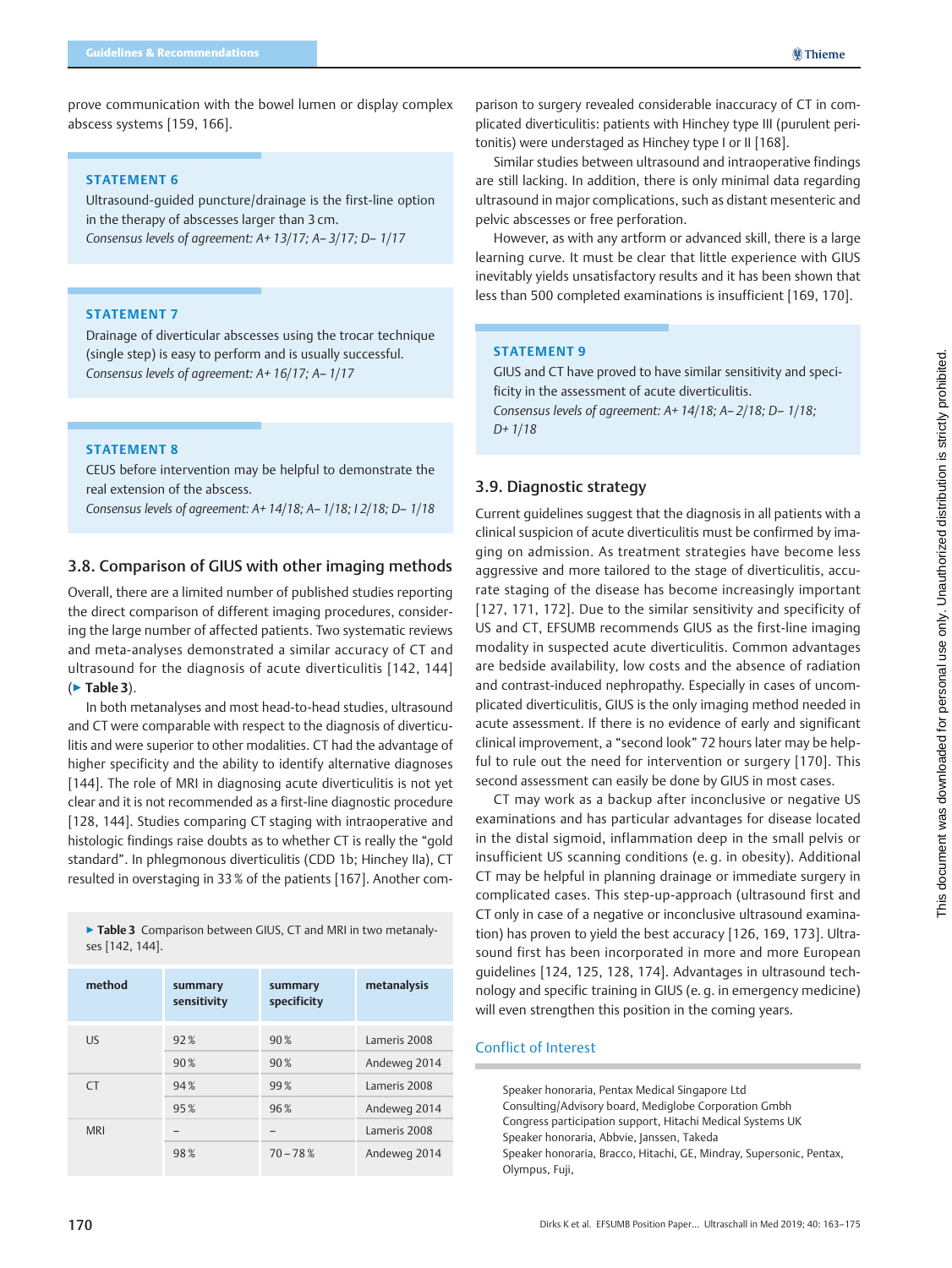Boston Scientific, AbbVie, Falk Foundation, Novartis, Roche; Advisory Board Member, Hitachi, Mindray, Siemens; Research grant, GE Mindray, SuperSonic

Speaker honoraria, AbbVie, Bracco, Almirall, GE Healthcare, Takeda AS, Meda AS, Ferring AS, Allega

Consultant fee Bracco, GE Healthcare, Takeda and Samsung

Speaker honoraria, Abbvie, Falk Foundation, Ferring, Janssen-Cilag, MSD, Pfizer, Takeda;

Advisory Board/Consultant fee: Abbvie, Celgene, Janssen-Cilag, MSD, Takeda

Speaker honoraria, Abbvie, Alfa Sigma, Janssen-Cilag; Advisory Board/ Consultant fee, Allergan, Novartis, Takeda, THD

Speaker honoraria, Falk Foundation; Research grant, GE Healthcare Speaker honoraria, Meda AS, Ferring pharmaceuticals, Takeda Speaker honoraria, Philips, GE, Canon; Advisory Board Member, Siemens; Congress participation support, Siemens Speaker honoraria Bracco, Toshiba. Advisory board member Bracco.

Education support Philips. Technical consultancy Philips, BK

#### The following members declared no conflicts of interest:

Klaus Dirks, Trygve Hausken, Antony Higginson, Alois Holleweger, Nadia Palotta, Tomás Ripollés, Laura Romanini, Carla Serra

#### References

- [1] Nylund K, Maconi G, Hollerweger A et al. EFSUMB Recommendations and Guidelines for Gastrointestinal Ultrasound. Ultraschall in Med 2017; 38: e1–e15. doi:10.1055/s-0042-115853
- [2] Maconi G, Nylund K, Ripolles T et al. EFSUMB Recommendations and Clinical Guidelines for Intestinal Ultrasound (GIUS) in Inflammatory Bowel Diseases. Ultraschall in Med 2018; 39: 304–317. doi:10.1055/ s-0043-125329
- [3] Ferris M, Quan S, Kaplan BS et al. The Global Incidence of Appendicitis: A Systematic Review of Population-based Studies. Ann Surg 2017; 266: 237–241. doi:10.1097/SLA.0000000000002188
- [4] Bhangu A, Søreide K, Di Saverio S et al. Acute appendicitis: modern understanding of pathogenesis, diagnosis, and management. The Lancet 2015; 386: 1278–1287. doi:10.1016/s0140-6736(15)00275-5
- [5] Puylaert JB. Acute appendicitis: US evaluation using graded compression. Radiology 1986; 158: 355–360. doi:10.1148/radiology.158.2.2934762
- [6] Shirah BH, Shirah HA, Alhaidari WA et al. The role of preoperative graded compression ultrasound in detecting acute appendicitis and influencing the negative appendectomy rate. Abdom Radiol (NY) 2017; 42: 109– 114. doi:10.1007/s00261-016-0862-0
- [7] van Randen A, Lameris W, van Es HW et al. A comparison of the accuracy of ultrasound and computed tomography in common diagnoses causing acute abdominal pain. Eur Radiol 2011; 21: 1535–1545. doi:10.1007/ s00330-011-2087-5
- [8] Nordin AB, Sales S, Nielsen JW et al. Standardized ultrasound templates for diagnosing appendicitis reduce annual imaging costs. The Journal of surgical research 2018; 221: 77–83. doi:10.1016/j.jss.2017.07.002
- [9] Lahaye MJ, Lambregts DM, Mutsaers E et al. Mandatory imaging cuts costs and reduces the rate of unnecessary surgeries in the diagnostic work-up of patients suspected of having appendicitis. Eur Radiol 2015; 25: 1464–1470. doi:10.1007/s00330-014-3531-0
- [10] D'Souza N, Marsden M, Bottomley S et al. Cost-effectiveness of routine imaging of suspected appendicitis. Ann R Coll Surg Engl 2018; 100: 47– 51. doi:10.1308/rcsann.2017.0132
- [11] Xu Y, Jeffrey RB, Chang ST et al. Sonographic Differentiation of Complicated From Uncomplicated Appendicitis: Implications for Antibiotics-First Therapy. J Ultrasound Med 2017; 36: 269–277. doi:10.7863/ ultra.16.03109
- [12] Leeuwenburgh MM, Wiezer MJ, Wiarda BM et al. Accuracy of MRI compared with ultrasound imaging and selective use of CT to discriminate simple from perforated appendicitis. The British journal of surgery 2014; 101: e147–e155. doi:10.1002/bjs.9350
- [13] Atema JJ, van Rossem CC, Leeuwenburgh MM et al. Scoring system to distinguish uncomplicated from complicated acute appendicitis. Br J Surg 2015; 102: 979–990. doi:10.1002/bjs.9835
- [14] Quigley AJ, Stafrace S. Ultrasound assessment of acute appendicitis in paediatric patients: methodology and pictorial overview of findings seen. Insights Imaging 2013; 4: 741 –751. doi:10.1007/s13244-013- 0275-3
- [15] Hollerweger A. Acute appendicitis: sonographic evaluation. Ultraschall in Med 2006; 27: 412– 426; quiz 427-432. doi:10.1055/s-2006-927118-2
- [16] Chang ST, Jeffrey RB, Olcott EW. Three-step sequential positioning algorithm during sonographic evaluation for appendicitis increases appendiceal visualization rate and reduces CT use. Am J Roentgenol 2014; 203: 1006–1012. doi:10.2214/Am J Roentgenol.13.12334
- [17] Lee JH, Jeong YK, Park KB et al. Operator-dependent techniques for graded compression sonography to detect the appendix and diagnose acute appendicitis. Am J Roentgenol 2005; 184: 91–97. doi:10.2214/ ajr.184.1.01840091
- [18] Schreiber-Dietrich D, Chiorean L, Cui XW et al. Particularities of Crohn's disease in pediatric patients: current status and perspectives regarding imaging modalities. Expert Rev Gastroenterol Hepatol 2015; 9: 1313– 1325. doi:10.1586/17474124.2015.1083420
- [19] Chiorean L, Schreiber-Dietrich D, Braden B et al. Ultrasonographic imaging of inflammatory bowel disease in pediatric patients. World J Gastroenterol 2015; 21: 5231–5241. doi:10.3748/wjg.v21.i17.5231
- [20] Yabunaka K, Katsuda T, Sanada S et al. Sonographic appearance of the normal appendix in adults. J Ultrasound Med 2007; 26: 37–43; quiz 45–36
- [21] Hahn H, Macdonald E, Steinborn M. Sonographic detection of normal appendix in children and adolescents. Ultraschall in Med 2008; 29: 281 – 285. doi:10.1055/s-2008-1027322
- [22] Rettenbacher T, Hollerweger A, Macheiner P et al. Ultrasonography of the normal vermiform appendix. Ultraschall in Med 1997; 18: 139–142. doi:10.1055/s-2007-1000410
- [23] Gongidi P, Bellah RD. Ultrasound of the pediatric appendix. Pediatr Radiol 2017; 47: 1091–1100. doi:10.1007/s00247-017-3928-4
- [24] Rioux M. Sonographic detection of the normal and abnormal appendix. Am J Roentgenol 1992; 158: 773–778. doi:10.2214/ajr.158.4.1546592
- [25] Sivit CJ. Diagnosis of acute appendicitis in children: spectrum of sonographic findings. Am J Roentgenol 1993; 161: 147–152. doi:10.2214/ ajr.161.1.8517294
- [26] Simonovsky V. Sonographic detection of normal and abnormal appendix. Clin Radiol 1999; 54: 533–539
- [27] Rettenbacher T, Hollerweger A, Macheiner P et al. Outer diameter of the vermiform appendix as a sign of acute appendicitis: evaluation at US. Radiology 2001; 218: 757–762. doi:10.1148/radiology.218.3. r01fe20757
- [28] Jeffrey RB Jr, Laing FC, Townsend RR. Acute appendicitis: sonographic criteria based on 250 cases. Radiology 1988; 167: 327–329. doi:10.1148/radiology.167.2.3282253
- [29] Birnbaum BA, Jeffrey RB Jr. CT and sonographic evaluation of acute right lower quadrant abdominal pain. Am J Roentgenol 1998; 170: 361–371. doi:10.2214/ajr.170.2.9456947
- [30] Summa M, Perrone F, Priora F et al. Integrated clinical-ultrasonographic diagnosis in acute appendicitis. J Ultrasound 2007; 10: 175–178. doi:10.1016/j.jus.2007.09.004
- [31] Trout AT, Towbin AJ, Fierke SR et al. Appendiceal diameter as a predictor of appendicitis in children: improved diagnosis with three diagnostic categories derived from a logistic predictive model. Eur Radiol 2015; 25: 2231–2238. doi:10.1007/s00330-015-3639-x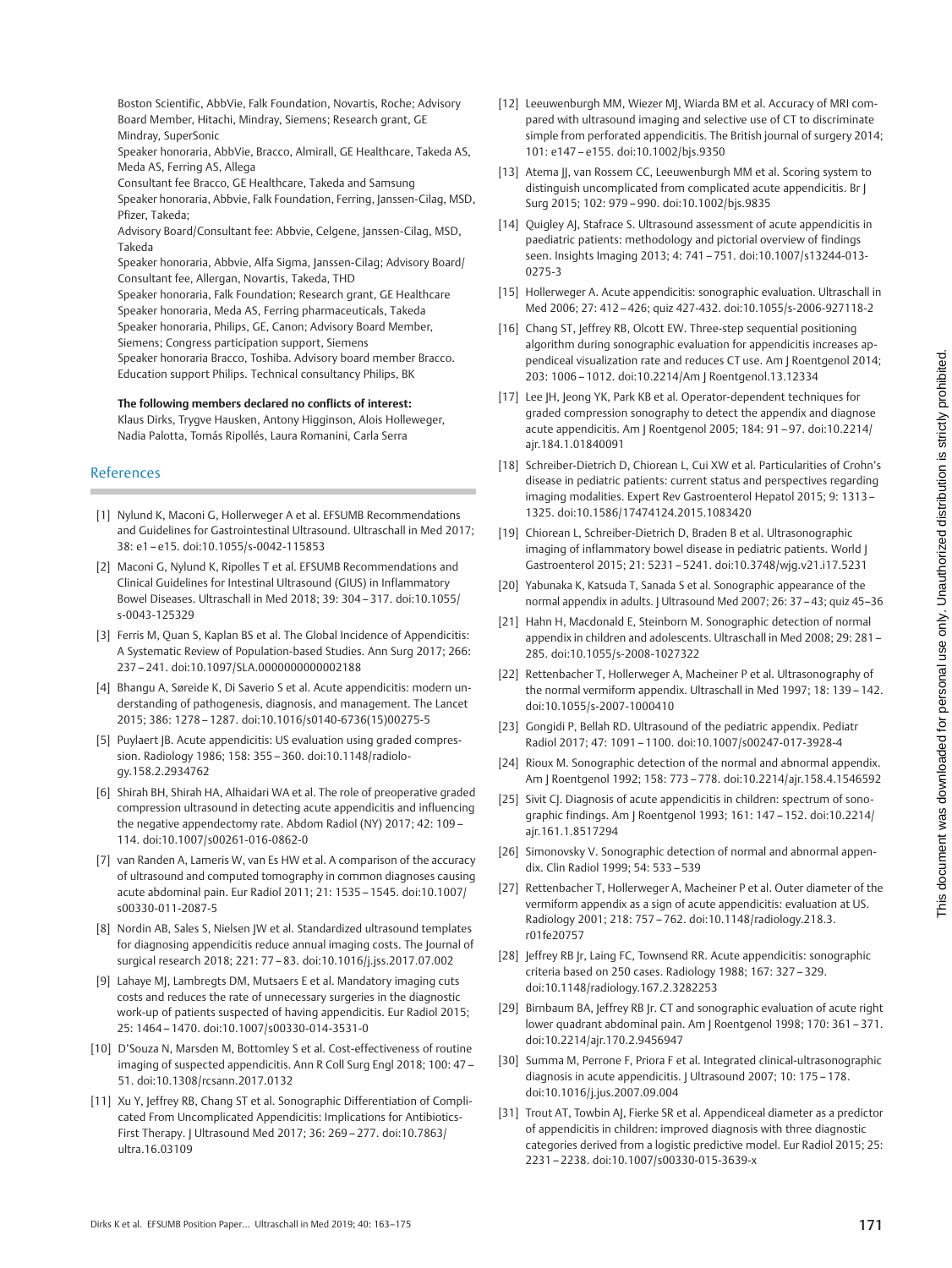- [32] Chicaiza HP, Malia L, Mulvey CH et al. Revisiting the Appendiceal Diameter via Ultrasound for the Diagnosis of Acute Appendicitis. Pediatric emergency care 2017. doi:10.1097/pec.0000000000001278
- [33] Lee JH, Jeong YK, Hwang JC et al. Graded compression sonography with adjuvant use of a posterior manual compression technique in the sonographic diagnosis of acute appendicitis. Am J Roentgenol 2002; 178: 863–868. doi:10.2214/ajr.178.4.1780863
- [34] Rettenbacher T, Hollerweger A, Macheiner P et al. Presence or absence of gas in the appendix: additional criteria to rule out or confirm acute appendicitis–evaluation with US. Radiology 2000; 214: 183–187. doi:10.1148/radiology.214.1.r00ja20183
- [35] Rettenbacher T, Hollerweger A, Macheiner P et al. Ovoid shape of the vermiform appendix: a criterion to exclude acute appendicitis–evaluation with US. Radiology 2003; 226: 95–100. doi:10.1148/radiol.2261011496
- [36] Telesmanich ME, Orth RC, Zhang W et al. Searching for certainty: findings predictive of appendicitis in equivocal ultrasound exams. Pediatr Radiol 2016; 46: 1539–1545. doi:10.1007/s00247-016-3645-4
- [37] Lim HK, Lee WJ, Kim TH et al. Appendicitis: usefulness of color Doppler US. Radiology 1996; 201: 221–225. doi:10.1148/radiology.201.1.8816547
- [38] Xu Y, Jeffrey RB, Shin LK et al. Color Doppler Imaging of the Appendix: Criteria to Improve Specificity for Appendicitis in the Borderline-Size Appendix. J Ultrasound Med 2016; 35: 2129–2138. doi:10.7863/ ultra.15.11064
- [39] Tulin-Silver S, Babb J, Pinkney L et al. The challenging ultrasound diagnosis of perforated appendicitis in children: constellations of sonographic findings improve specificity. Pediatr Radiol 2015; 45: 820–830. doi:10.1007/s00247-014-3232-5
- [40] Dietrich CF, Lembcke B, Jenssen C et al. Intestinal ultrasound in rare gastrointestinal diseases, update, part 1. Ultraschall in Med 2014; 35: 400–421. doi:10.1055/s-0034-1385154
- [41] Dietrich CF, Lembcke B, Jenssen C et al. Intestinal Ultrasound in Rare Gastrointestinal Diseases, Update, Part 2. Ultraschall in Med 2015; 36: 428–456. doi:10.1055/s-0034-1399730
- [42] Carpenter JL, Orth RC, Zhang W et al. Diagnostic Performance of US for Differentiating Perforated from Nonperforated Pediatric Appendicitis: A Prospective Cohort Study. Radiology 2017; 282: 835 –841. doi:10.1148/ radiol.2016160175
- [43] Blumfield E, Yang D, Grossman J. Scoring system for differentiating perforated and non-perforated pediatric appendicitis. Emerg Radiol 2017; 24: 547–554. doi:10.1007/s10140-017-1535-1
- [44] Avanesov M, Wiese NJ, Karul M et al. Diagnostic prediction of complicated appendicitis by combined clinical and radiological appendicitis severity index (APSI). Eur Radiol 2018. doi:10.1007/s00330-018-5339-9
- [45] Kim HY, Park JH, Lee YJ et al. Systematic Review and Meta-Analysis of CT Features for Differentiating Complicated and Uncomplicated Appendicitis. Radiology 2018; 287: 104–115. doi:10.1148/radiol.2017171260
- [46] Gomes CA, Sartelli M, Di Saverio S et al. Acute appendicitis: proposal of a new comprehensive grading system based on clinical, imaging and laparoscopic findings. World J Emerg Surg 2015; 10: 60. doi:10.1186/ s13017-015-0053-2
- [47] Huang L, Yin Y, Yang L et al. Comparison of Antibiotic Therapy and Appendectomy for Acute Uncomplicated Appendicitis in Children: A Meta-analysis. JAMA Pediatr 2017; 171: 426–434. doi:10.1001/jamapediatrics.2017.0057
- [48] Mahida JB, Lodwick DL, Nacion KM et al. High failure rate of nonoperative management of acute appendicitis with an appendicolith in children. J Pediatr Surg 2016; 51: 908 –911. doi:10.1016/j.jpedsurg.2016.02.056
- [49] Wiersma F, Toorenvliet BR, Bloem JL et al. US examination of the appendix in children with suspected appendicitis: the additional value of secondary signs. Eur Radiol 2009; 19: 455–461. doi:10.1007/s00330-008- 1176-6
- [50] Estey A, Poonai N, Lim R. Appendix not seen: the predictive value of secondary inflammatory sonographic signs. Pediatric emergency care 2013; 29: 435–439. doi:10.1097/PEC.0b013e318289e8d5
- [51] Partain KN, Patel A, Travers C et al. Secondary signs may improve the diagnostic accuracy of equivocal ultrasounds for suspected appendicitis in children. Journal of pediatric surgery 2016; 51: 1655 –1660. doi:10.1016/j.jpedsurg.2016.03.005
- [52] Damani N, Wilson SR. Nongynecologic applications of transvaginal US. Radiographics: a review publication of the Radiological Society of North America, Inc 1999. 19 Spec No: S179-200; quiz S265-176. doi:10.1148/ radiographics.19.suppl\_1.g99oc15s179
- [53] Lin W, Jeffrey RB, Trinh A et al. Anatomic Reasons for Failure to Visualize the Appendix With Graded Compression Sonography: Insights From Contemporaneous CT. Am J Roentgenol 2017; 209: W128–W138. doi:10.2214/Am J Roentgenol.17.18059
- [54] Hollerweger A. Sonographie der akuten Appendizitis. Ultraschall in der Medizin – European Journal of Ultrasound 2006; 27: 412–432. doi:10.1055/s-2006-927118
- [55] Poljak A, Jeffrey RB Jr, Kernberg ME. The gas-containing appendix: potential sonographic pitfall in the diagnosis of acute appendicitis. J Ultrasound Med 1991; 10: 625–628
- [56] Cobben LP, de Van Otterloo AM, Puylaert JB. Spontaneously resolving appendicitis: frequency and natural history in 60 patients. Radiology 2000; 215: 349–352. doi:10.1148/radiology.215.2.r00ma08349
- [57] Migraine S, Atri M, Bret PM et al. Spontaneously resolving acute appendicitis: clinical and sonographic documentation. Radiology 1997; 205: 55–58. doi:10.1148/radiology.205.1.9314962
- [58] Andersson RE. The natural history and traditional management of appendicitis revisited: spontaneous resolution and predominance of prehospital perforations imply that a correct diagnosis is more important than an early diagnosis. World J Surg 2007; 31: 86 –92. doi:10.1007/ s00268-006-0056-y
- [59] Kwon LM, Lee K, Min SK et al. Ultrasound features of secondary appendicitis in pediatric patients. Ultrasonography (Seoul, Korea) 2017. doi:10.14366/usg.17029
- [60] Puylaert JB. Mesenteric adenitis and acute terminal ileitis: US evaluation using graded compression. Radiology 1986; 161: 691 –695. doi:10.1148/radiology.161.3.3538138
- [61] Puylaert JB. Ultrasound of appendicitis and its differential diagnosis. Berlin: Springer-Verlag; 1990
- [62] Jeffrey RB, Jain KA, Nghiem HV. Sonographic diagnosis of acute appendicitis: interpretive pitfalls. Am J Roentgenol 1994; 162: 55–59. doi:10.2214/ajr.162.1.8273690
- [63] Swischuk LE, John SD. Mesenteric adenitis-acute ileitis: a constellation of findings definable with ultrasound. Emerg Radiol 1998; 5: 210–218
- [64] van Breda Vriesman AC, Puylaert JB. Mimics of appendicitis: alternative nonsurgical diagnoses with sonography and CT. Am J Roentgenol 2006; 186: 1103–1112. doi:10.2214/Am J Roentgenol.05.0085
- [65] Puylaert JB, van der Werf SD, Ulrich C et al. Crohn disease of the ileocecal region: US visualization of the appendix. Radiology 1988; 166: 741– 743. doi:10.1148/radiology.166.3.3277243
- [66] Ripolles T, Martinez-Perez MJ, Morote V et al. Diseases that simulate acute appendicitis on ultrasound. The British journal of radiology 1998; 71: 94–98. doi:10.1259/bjr.71.841.9534708
- [67] Ripolles T, Martinez MJ, Morote V et al. Appendiceal involvement in Crohn's disease: gray-scale sonography and color Doppler flow features. Am J Roentgenol 2006; 186: 1071–1078. doi:10.2214/Am J Roentgenol.04.1839
- [68] Becking WB, Puylaert JB, Feldberg MA et al. Appendiceal involvement in cecal carcinoma: demonstration by ultrasound. Gastrointestinal radiology 1989; 14: 170–172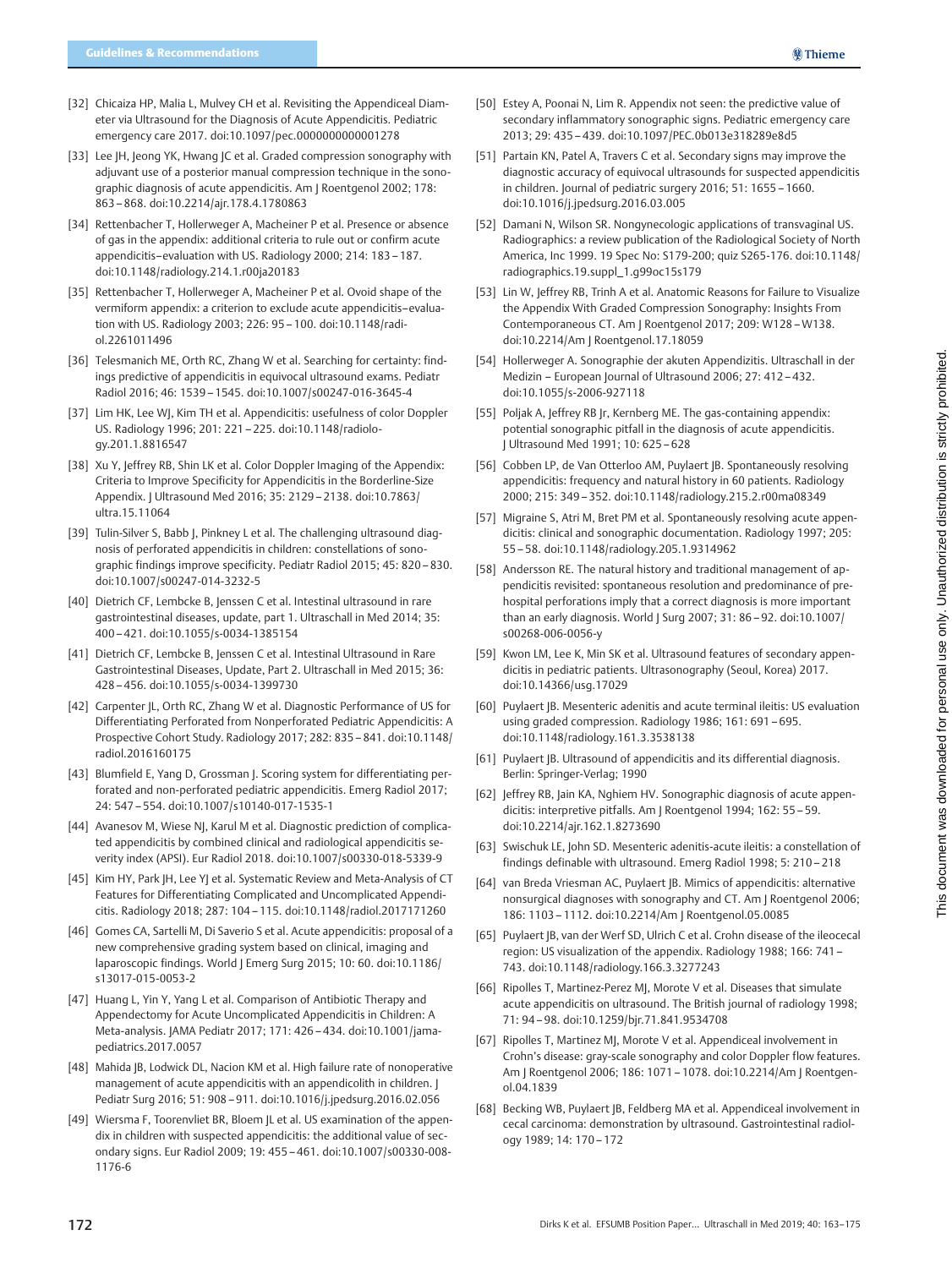- [69] Rioux M, Duchesne N, Langis P. Carcinoid tumor of the appendix: ultrasound findings in two cases. | Clin Ultrasound 1994; 22: 129 - 133
- [70] Ripolles T, Concepcion L, Martinez-Perez MJ et al. Appendicular involvement in perforated sigmoid disease: US and CT findings. Eur Radiol 1999; 9: 697–700. doi:10.1007/s003300050735
- [71] Simonovsky V. Ultrasound in the differential diagnosis of appendicitis. Clinical radiology 1995; 50: 768–773
- [72] Dahabreh II, Adam GP, Halladay CW et al. AHRO Comparative Effectiveness Reviews. In Diagnosis of Right Lower Quadrant Pain and Suspected Acute Appendicitis. Rockville (MD): Agency for Healthcare Research and Quality (US). 2015
- [73] Benabbas R, Hanna M, Shah J et al. Diagnostic Accuracy of History, Physical Examination, Laboratory Tests, and Point-of-care Ultrasound for Pediatric Acute Appendicitis in the Emergency Department: A Systematic Review and Meta-analysis. Academic emergency medicine: official journal of the Society for Academic Emergency Medicine 2017; 24: 523–551. doi:10.1111/acem.13181
- [74] Repplinger MD, Levy JF, Peethumnongsin E et al. Systematic review and meta-analysis of the accuracy of MRI to diagnose appendicitis in the general population. Journal of magnetic resonance imaging: JMRI 2016; 43: 1346–1354. doi:10.1002/jmri.25115
- [75] Cundy TP, Gent R, Frauenfelder C et al. Benchmarking the value of ultrasound for acute appendicitis in children. Journal of pediatric surgery 2016; 51: 1939–1943. doi:10.1016/j.jpedsurg.2016.09.009
- [76] Dibble EH, Swenson DW, Cartagena C et al. Effectiveness of a Staged US and Unenhanced MR Imaging Algorithm in the Diagnosis of Pediatric Appendicitis. Radiology 2017. doi:10.1148/radiol.2017162755
- [77] Fallon SC, Orth RC, Guillerman RP et al. Development and validation of an ultrasound scoring system for children with suspected acute appendicitis. Pediatr Radiol 2015; 45: 1945–1952. doi:10.1007/s00247-015- 3443-4
- [78] Zhang H, Liao M, Chen J et al. Ultrasound, computed tomography or magnetic resonance imaging – which is preferred for acute appendicitis in children? A Meta-analysis. Pediatr Radiol 2017; 47: 186 –196. doi:10.1007/s00247-016-3727-3
- [79] Lofvenberg F, Salo M. Ultrasound for Appendicitis: Performance and Integration with Clinical Parameters. BioMed research international 2016; 2016: 5697692. doi:10.1155/2016/5697692
- [80] Mittal MK, Dayan PS, Macias CG et al. Performance of ultrasound in the diagnosis of appendicitis in children in a multicenter cohort. Academic emergency medicine: official journal of the Society for Academic Emergency Medicine 2013; 20: 697–702. doi:10.1111/acem.12161
- [81] Lembcke B. Ultrasonography for acute appendicitis the way it looks today. Zeitschrift fur Gastroenterologie 2016; 54: 1151–1165. doi:10.1055/s-0042-116949
- [82] Keller C, Wang NE, Imler DL et al. Predictors of Nondiagnostic Ultrasound for Appendicitis. The Journal of emergency medicine 2017; 52: 318–323. doi:10.1016/j.jemermed.2016.07.101
- [83] Matthew Fields J, Davis J, Alsup C et al. Accuracy of Point-of-care Ultrasonography for Diagnosing Acute Appendicitis: A Systematic Review and Meta-analysis. Academic emergency medicine: official journal of the Society for Academic Emergency Medicine 2017; 24: 1124–1136. doi:10.1111/acem.13212
- [84] Beltzer CR, Zischek C, Schmidt R et al. The Relevance of Surgeon-performed Ultrasound For the Detection of Acute Appendicitis: a Review of the Literature and a Practical Diagnostic Algorithm. Zentralblatt fur Chirurgie 2017; 142: 395–403. doi:10.1055/s-0043-114414
- [85] Gungor F, Kilic T, Akyol KC et al. Diagnostic Value and Effect of Bedside Ultrasound in Acute Appendicitis in the Emergency Department. Academic emergency medicine: official journal of the Society for Academic Emergency Medicine 2017; 24: 578–586. doi:10.1111/acem.13169
- [86] Dietrich CF, Goudie A, Chiorean L et al. Point of Care Ultrasound: A WFUMB Position Paper. Ultrasound in medicine & biology 2017; 43: 49– 58. doi:10.1016/j.ultrasmedbio.2016.06.021
- [87] Di Saverio S, Birindelli A, Kelly MD et al. WSES Jerusalem quidelines for diagnosis and treatment of acute appendicitis. World J Emerg Surg 2016; 11: 34. doi:10.1186/s13017-016-0090-5
- [88] Parker L, Nazarian LN, Gingold EL et al. Cost and radiation savings of partial substitution of ultrasound for CT in appendicitis evaluation: a national projection. Am J Roentgenol 2014; 202: 124–135. doi:10.2214/Am J Roentgenol.12.9642
- [89] Mostbeck G, Adam EJ, Nielsen MB et al. How to diagnose acute appendicitis: ultrasound first. Insights Imaging 2016; 7: 255–263. doi:10.1007/s13244-016-0469-6
- [90] Debnath J, George RA, Ravikumar R. Imaging in acute appendicitis: What, when, and why? Med J Armed Forces India 2017; 73: 74–79. doi:10.1016/j.mjafi.2016.02.005
- [91] Rettenbacher T, Hollerweger A, Gritzmann N et al. Appendicitis: Should diagnostic imaging be performed if the clinical presentation is highly suggestive of the disease? Gastroenterology 2002; 123: 992–998. doi:10.1053/gast.2002.35956
- [92] van Rossem CC, Bolmers MD, Schreinemacher MH et al. Prospective nationwide outcome audit of surgery for suspected acute appendicitis. The British journal of surgery 2016; 103: 144–151. doi:10.1002/bjs.9964
- [93] Bolmers MD, van Rossem CC, Gorter RR et al. Imaging in pediatric appendicitis is key to a low normal appendix percentage: a national audit on the outcome of appendectomy for appendicitis in children. Pediatr Surg Int 2018; 34: 543–551. doi:10.1007/s00383-018-4244-2
- [94] Krishnamoorthi R, Ramarajan N, Wang NE et al. Effectiveness of a staged US and CT protocol for the diagnosis of pediatric appendicitis: reducing radiation exposure in the age of ALARA. Radiology 2011; 259: 231–239. doi:10.1148/radiol.10100984
- [95] Kotagal M, Richards MK, Flum DR et al. Use and accuracy of diagnostic imaging in the evaluation of pediatric appendicitis. Journal of pediatric surgery 2015; 50: 642–646. doi:10.1016/j.jpedsurg.2014.09.080
- [96] Atema JJ, Gans SL, Van Randen A et al. Comparison of Imaging Strategies with Conditional versus Immediate Contrast-Enhanced Computed Tomography in Patients with Clinical Suspicion of Acute Appendicitis. Eur Radiol 2015; 25: 2445 –2452. doi:10.1007/s00330-015-3648-9
- [97] Ramarajan N, Krishnamoorthi R, Barth R et al. An interdisciplinary initiative to reduce radiation exposure: evaluation of appendicitis in a pediatric emergency department with clinical assessment supported by a staged ultrasound and computed tomography pathway. Academic emergency medicine: official journal of the Society for Academic Emergency Medicine 2009; 16: 1258 –1265. doi:10.1111/j.1553-2712.2009.00511.x
- [98] Kotagal M, Richards MK, Chapman T et al. Improving ultrasound quality to reduce computed tomography use in pediatric appendicitis: the Safe and Sound campaign. American journal of surgery 2015; 209: 896–900; discussion 900. doi:10.1016/j.amjsurg.2014.12.029
- [99] Leeuwenburgh MM, Lameris W, van Randen A et al. Optimizing imaging in suspected appendicitis (OPTIMAP-study): a multicenter diagnostic accuracy study of MRI in patients with suspected acute appendicitis. Study Protocol. BMC Emerg Med 2010; 10: 19. doi:10.1186/1471-227X-10-19
- [100] Reuvers JR, Rijbroek AA. Acute appendicitis: preference for second ultrasound instead of CT or MRI. Nederlands tijdschrift voor geneeskunde 2015; 160: A9480
- [101] Schuh S, Chan K, Langer JC et al. Properties of serial ultrasound clinical diagnostic pathway in suspected appendicitis and related computed tomography use. Academic emergency medicine: official journal of the Society for Academic Emergency Medicine 2015; 22: 406–414. doi:10.1111/acem.12631
- [102] Gorter RR, Eker HH, Gorter-Stam MA et al. Diagnosis and management of acute appendicitis. EAES consensus development conference 2015. Surg Endosc 2016; 30: 4668–4690. doi:10.1007/s00464-016-5245-7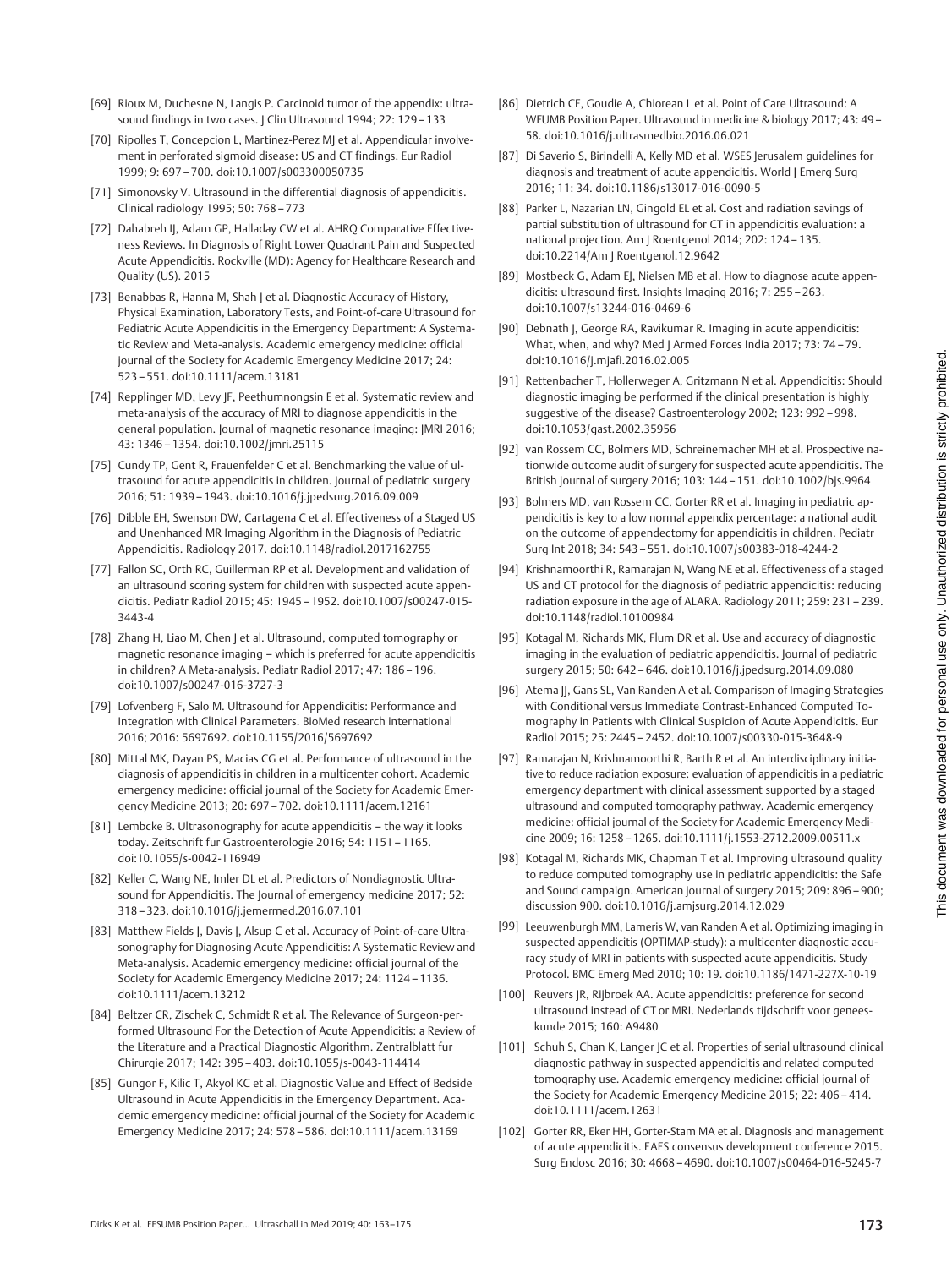- [103] Ohle R, O'Reilly F, O'Brien KK et al. The Alvarado score for predicting acute appendicitis: a systematic review. BMC medicine 2011; 9: 139. doi:10.1186/1741-7015-9-139
- [104] Sammalkorpi HE, Leppaniemi A, Lantto E et al. Performance of imaging studies in patients with suspected appendicitis after stratification with adult appendicitis score. World | Emerg Surg 2017; 12: 6. doi:10.1186/ s13017-017-0119-4
- [105] Ebell MH, Shinholser J. What are the most clinically useful cutoffs for the Alvarado and Pediatric Appendicitis Scores? A systematic review. Annals of emergency medicine 2014; 64: 365–372.e362. doi:10.1016/j.annemergmed.2014.02.025
- [106] Alter SM, Walsh B, Lenehan P| et al. Ultrasound for Diagnosis of Appendicitis in a Community Hospital Emergency Department has a High Rate of Nondiagnostic Studies. The Journal of emergency medicine 2017; 52: 833–838. doi:10.1016/j.jemermed.2017.01.003
- [107] Cohen B, Bowling J, Midulla P et al. The non-diagnostic ultrasound in appendicitis: is a non-visualized appendix the same as a negative study? Journal of pediatric surgery 2015; 50: 923–927. doi:10.1016/ j.jpedsurg.2015.03.012
- [108] Larson DB, Trout AT, Fierke SR et al. Improvement in diagnostic accuracy of ultrasound of the pediatric appendix through the use of equivocal interpretive categories. Am J Roentgenol 2015; 204: 849 –856. doi:10.2214/Am J Roentgenol.14.13026
- [109] Topin F, Thierry AL, Catrevaux O et al. Diagnostic Accuracy of Emergency Physician-Performed Ultrasound for Acute Appendicitis in a Remote Location. The Journal of emergency medicine 2016; 50: 859 -867. doi:10.1016/j.jemermed.2015.06.085
- [110] Carroll PJ, Gibson D, El-Faedy O et al. Surgeon-performed ultrasound at the bedside for the detection of appendicitis and gallstones: systematic review and meta-analysis. Am | Surg 2013; 205: 102 - 108. doi:10.1016/j.amjsurg.2012.02.017
- [111] Fox JC, Solley M, Anderson CL et al. Prospective evaluation of emergency physician performed bedside ultrasound to detect acute appendicitis. European journal of emergency medicine: official journal of the European Society for Emergency Medicine 2008; 15: 80 –85. doi:10.1097/MEJ.0b013e328270361a
- [112] Kim J, Kim K, Kim J et al. The learning curve in diagnosing acute appendicitis with emergency sonography among novice emergency medicine residents. | Clin Ultrasound 2018. doi:10.1002/jcu.22577
- [113] Nielsen JW, Boomer L, Kurtovic K et al. Reducing computed tomography scans for appendicitis by introduction of a standardized and validated ultrasonography report template. Journal of pediatric surgery 2015; 50: 144–148. doi:10.1016/j.jpedsurg.2014.10.033
- [114] Partain KN, Patel AU, Travers C et al. Improving ultrasound for appendicitis through standardized reporting of secondary signs. Journal of pediatric surgery 2017; 52: 1273–1279. doi:10.1016/j.jpedsurg.2016.11.045
- [115] Anderson KT, Bartz-Kurycki M, Austin MT et al. Approaching zero: Implications of a computed tomography reduction program for pediatric appendicitis evaluation. Journal of pediatric surgery 2017; 52: 1909 – 1915. doi:10.1016/j.jpedsurg.2017.08.050
- [116] Godwin BD, Simianu VV, Drake FT et al. Is there a need to standardize reporting terminology in appendicitis? Ultrasound Q 2015; 31: 92–94. doi:10.1097/RUQ.0000000000000123
- [117] Atkinson NSS, Bryant RV, Dong Y et al. How to perform gastrointestinal ultrasound: Anatomy and normal findings. World J Gastroenterol 2017; 23: 6931–6941. doi:10.3748/wjg.v23.i38.6931
- [118] Atkinson NS, Bryant RV, Dong Y et al. WFUMB Position Paper. Learning Gastrointestinal Ultrasound: Theory and Practice. Ultrasound Med Biol 2016; 42: 2732–2742. doi:10.1016/j.ultrasmedbio.2016.08.026
- [119] Wheat CL, Strate LL. Trends in Hospitalization for Diverticulitis and Diverticular Bleeding in the United States From 2000 to 2010. Clin

Gastroenterol Hepatol 2016; 14: 96–103 e101. doi:10.1016/ j.cgh.2015.03.030

- [120] Peery AF, Barrett PR, Park D et al. A high-fiber diet does not protect against asymptomatic diverticulosis. Gastroenterology 2012; 142: 266–272 e261. doi:10.1053/j.gastro.2011.10.035
- [121] Loffeld RJ. Long-term follow-up and development of diverticulitis in patients diagnosed with diverticulosis of the colon. Int | Colorectal Dis 2016; 31: 15–17. doi:10.1007/s00384-015-2397-1
- [122] Andeweg CS, Knobben L, Hendriks JC et al. How to diagnose acute leftsided colonic diverticulitis: proposal for a clinical scoring system. Ann Surg 2011; 253: 940–946. doi:10.1097/SLA.0b013e3182113614
- [123] Lameris W, van Randen A, van Gulik TM et al. A clinical decision rule to establish the diagnosis of acute diverticulitis at the emergency department. Dis Colon Rectum 2010; 53: 896–904. doi:10.1007/ DCR.0b013e3181d98d86
- [124] Sartelli M, Catena F, Ansaloni L et al. WSES Guidelines for the management of acute left sided colonic diverticulitis in the emergency setting. World J Emerg Surg 2016; 11: 37. doi:10.1186/s13017-016-0095-0
- [125] Leifeld L, Germer CT, Bohm S et al. S2k guidelines diverticular disease/ diverticulitis. Zeitschrift fur Gastroenterologie 2014; 52: 663–710. doi:10.1055/s-0034-1366692
- [126] Andeweg CS, Mulder IM, Felt-Bersma RJ et al. Guidelines of diagnostics and treatment of acute left-sided colonic diverticulitis. Digestive surgery 2013; 30: 278–292. doi:10.1159/000354035
- [127] Boermeester MA, Humes DJ, Velmahos GC et al. Contemporary Review of Risk-Stratified Management in Acute Uncomplicated and Complicated Diverticulitis. World journal of surgery 2016; 40: 2537–2545. doi:10.1007/s00268-016-3560-8
- [128] Galetin T, Galetin A, Vestweber KH et al. Systematic review and comparison of national and international guidelines on diverticular disease. Int J Colorectal Dis 2018; 33: 261 –272. doi:10.1007/s00384-017-2960-z
- [129] Hollerweger A, Macheiner P, Gritzmann N. Acute left lower quadrant abdominal pain: ultrasonographic differential diagnosis. Ultraschall in Med 2003; 24: 7–16. doi:10.1055/s-2003-37410
- [130] Puylaert JB. Ultrasound of colon diverticulitis. Dig Dis 2012; 30: 56 -59. doi:10.1159/000336620
- [131] Klarenbeek BR, de Korte N, van der Peet DL et al. Review of current classifications for diverticular disease and a translation into clinical practice. International journal of colorectal disease 2012; 27: 207– 214. doi:10.1007/s00384-011-1314-5
- [132] Hughes ES, Cuthbertson AM, Carden AB. The surgical management of acute diverticulitis. The Medical journal of Australia 1963; 50: 780 –782
- [133] Hinchey EJ, Schaal PG, Richards GK. Treatment of perforated diverticular disease of the colon. Advances in surgery 1978; 12: 85–109
- [134] Ambrosetti P, Becker C, Terrier F. Colonic diverticulitis: impact of imaging on surgical management – a prospective study of 542 patients. Eur Radiol 2002; 12: 1145–1149. doi:10.1007/s00330-001-1143-y
- [135] Schwerk WB, Schwarz S, Rothmund M. Sonography in acute colonic diverticulitis. A prospective study. Diseases of the colon and rectum 1992; 35: 1077–1084
- [136] Hollerweger A, Macheiner P, Rettenbacher T et al. Colonic diverticulitis: diagnostic value and appearance of inflamed diverticula-sonographic evaluation. Eur Radiol 2001; 11: 1956–1963. doi:10.1007/ s003300100942
- [137] Lembcke B. Diagnosis, Differential Diagnoses, and Classification of Diverticular Disease. Viszeralmedizin 2015; 31: 95–102. doi:10.1159/ 000380833
- [138] Pustelnik D, Elsholtz FHJ, Bojarski C et al. The CDD System in Computed Tomographic Diagnosis of Diverticular Disease. Rofo 2017; 189: 740–747. doi:10.1055/s-0043-110770
- [139] Maconi G, Carmagnola S, Guzowski T. Intestinal Ultrasonography in the Diagnosis and Management of Colonic Diverticular Disease. Jour-